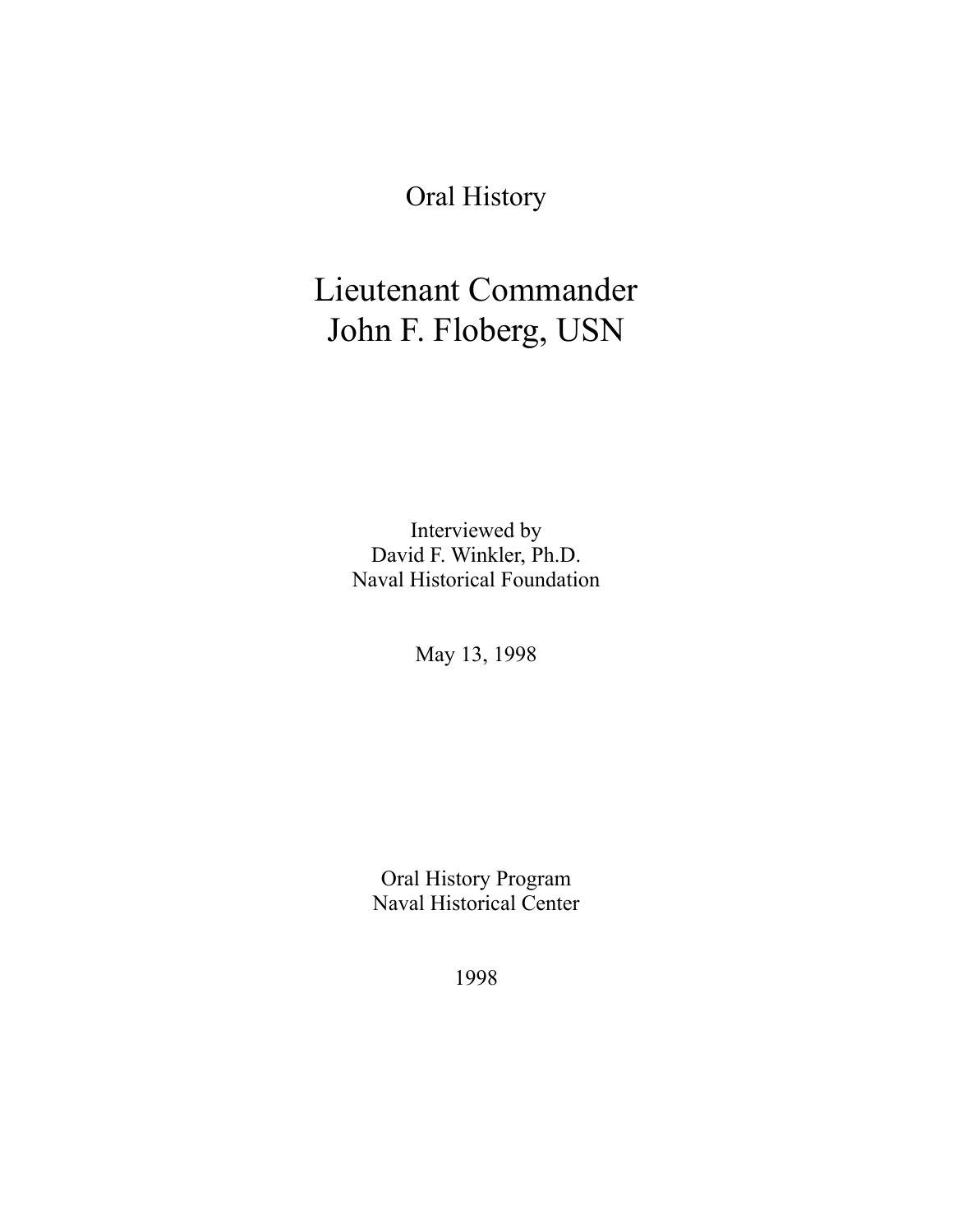## John F. Floberg, LCDR, USN

Appointed Assistant Secretary of the Navy for Air by President Truman on November 23, 1949, and confirmed by the Senate January 19, 1950, John F, Floberg succeeded to the vacancy created when Mr. Dan A. Kimball was elevated to the post of Under Secretary of the Navy.

Born in Chicago, Illinois, on October 28, 1915, Mr. Floberg was the son of Mrs. Emily Jurney Floberg and the late Mr. Frederick O. Floberg. He received his education from Loyola Academy and Loyola University in Chicago, Illinois, graduating with the degree of Bachelor of Arts from the latter in 1936. There he was editor of the College Yearbook and Literary Magazine; played on the varsity basketball team for two years; was a member, for three years, of the College Debating Team; and was a member of the Blue Key Society, Pi Alpha Lambda (social fraternity), and several honorary fraternities.

From 1936 to 1939 he studied Law at Harvard Law School, Cambridge, Massachusetts, where he earned a place on the editorial staff of the Harvard Law Review, was a member of Lincoln's Inn Society, and the Elihu Root Law Club. After graduation with the Bachelor of Laws degree, he was associated with the largest law firm in Chicago: Kirkland, Fleming, Green, Martin and Ellis.

In November 1941 Mr. Floberg moved to Washington, DC, to serve as a civilian in the Contracts Section of the Shipbuilding Division, Bureau of Ships, Navy Department. He volunteered for service in the US Naval Reserve, and, appointed Ensign, reported for active duty on December 27, 1941, shortly after the Japanese attack on Pearl Harbor. He subsequently was promoted to Lieutenant (jg) on March 1, 1943; to Lieutenant on April 1, 1944; and to Lieutenant Commander, to date from October 19, 1945.

After accepting a commission in the Naval Reserve, Mr. Floberg continued duty in the Bureau of Ships, Navy Department, until detached in July 1942 for two months indoctrination at the Midshipmen's School, Northwestern University, Evanston, Illinois. In September of the same year he reported to the Submarine Chaser Training Center, Miami, Florida, and following instruction there proceeded in December to the Seabrook Yacht Corporation, of Seabrook, Texas, where he assisted in fitting out the USS SC-770. He went aboard that submarine chaser upon her commissioning on January 1, 1943, and was in command from March 27, 1943 until December 1943.Under his command, the SC-770 participated in the Tunisian operations, Sicilian occupation, and Salerno landings.

He returned to the Submarine Chaser Training Center at Miami in January 1944, and after brief duty reported for three months instruction at the Ordnance and Gunnery School, Naval Gun Factory, Navy Yard, Washington, DC. In June 1944 he was transferred to the Naval Training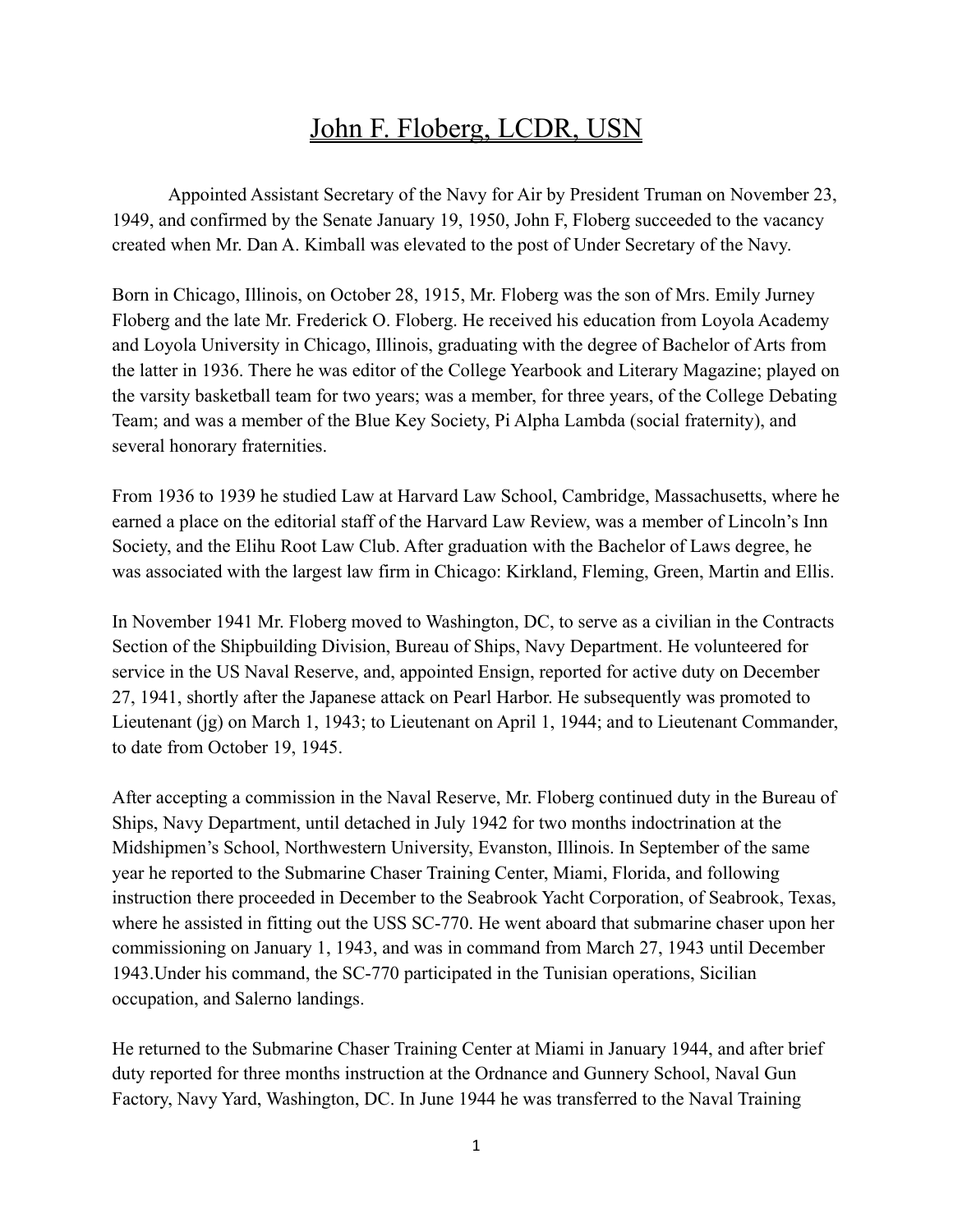Station, Naval Operating Base, Norfolk, Virginia, in connection with Assembly and Training Program for Destroyer Escorts; and thence to the Navy Yard, New York, New York, for duty connected with fitting out the USS Goss (DE-444). He served aboard that destroyer escort from her commissioning in August 1944, until August 1945, during which period she participated in the Lingayen Gulf and other Lingayen landings, the assault and occupation of Iwo Jima and Okinawa; and the Third Fleet operations against Japan.

In August 1945, he was designated Executive Officer of the USS Bivin (DE 536), and in October assumed command of that vessel, being simultaneously promoted to Lieutenant Commander. He continued in command of the Bivin until March 1946, and after terminal leave was released from active duty on June 11, 1946. For World War II service he is entitled to the American Campaign Medal; the European- African-Middle Eastern Campaign Medal with three combat stars; the Asiatic-Pacific Campaign Medal with four stars; the Philippine Liberations Ribbon with one star; the World War II Victory Medal; and the Navy Occupation Service Medal with Asia Clasp.

Mr. Floberg returned, after release from active duty, to the practice of law in Chicago, Illinois. He died on August 29, 2011.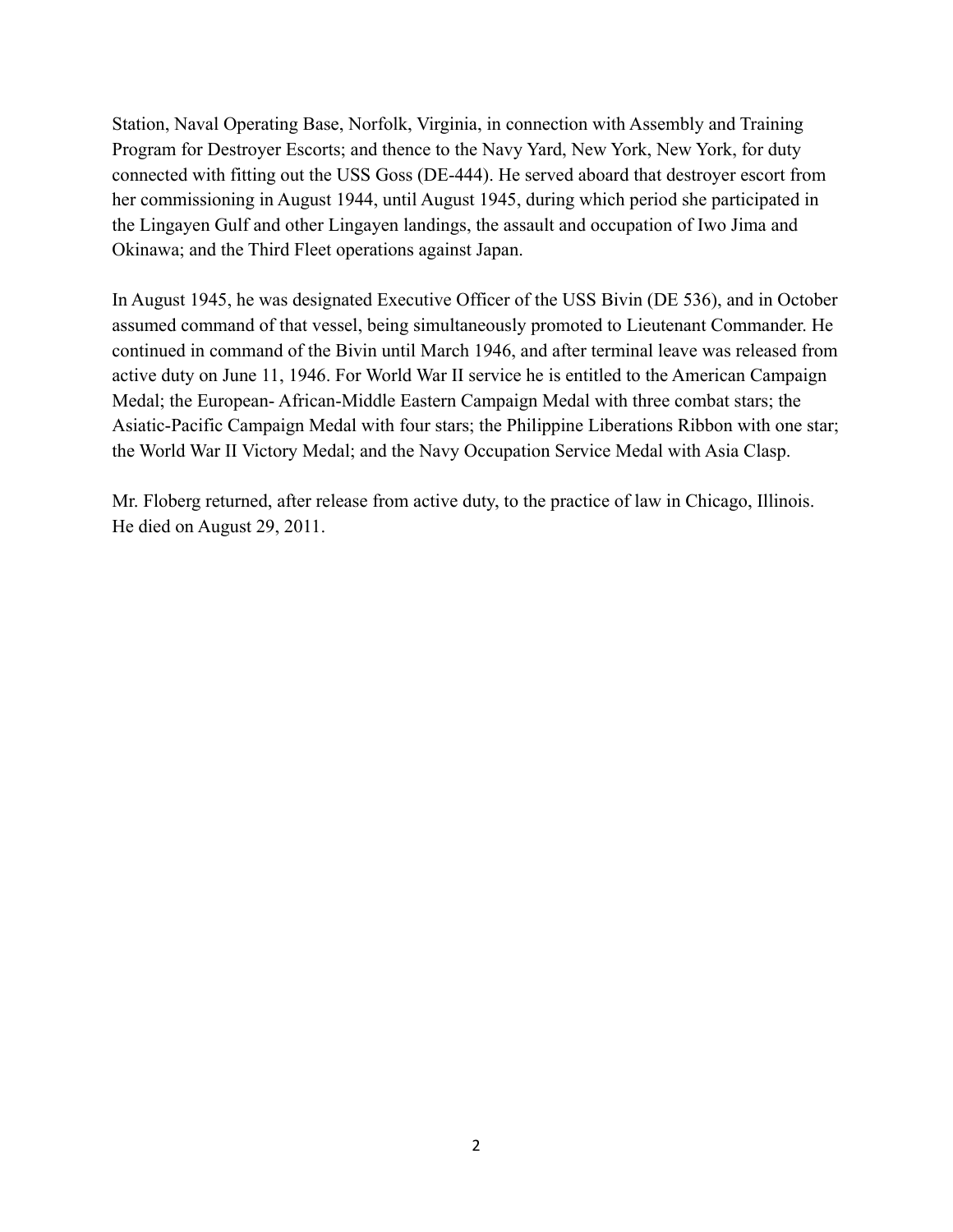### Subjects Covered

#### 13 May 1998

Born and raised in Chicago – time at Loyola University – considered becoming teacher Entered Harvard Law School – on Harvard Law Review after 2nd year Interned in summer 1938 with New York law firm – Started legal career in Chicago 1939

Discussion of pacifist attitude in America pre-WWII – German ethnic group in America Offered jobs by both the Office of Production Management, labor group, and Navy – undecided Took civilian job with Navy - assigned to the legal department of the Bureau of Ships

Applied for and accepted a commission as an Ensign – Pearl Harbor and chaos after Put in chit for sea duty - 8 week training course and requested sub chaser assignment Travelled to Seabrook TX for commissioning of and assignment to USS SC 770 SC 770 travelled from New Orleans to Key West – multiple sub hunts – ordered to Norfolk

Story of SC 770 caught in Atlantic hurricane of East Coast Sailed to Bermuda then Oran in a convoy – Assigned to escort six LCT's from Oran to Cape Bon German air raid in Algiers – order to go on the Sicily invasion – story of Gen Prescott briefing

Anti-mine actions in Micana Harbor then patrolling outside it – spent summer doing convoy work in Sicily

Assigned to the British Navy – sank mines and went on British convoy to Tripoli Flew back to Norfolk abord DC-4 – honeymoon - ordered to SCTC for a refresher course

Requested government assignment, granted – assigned to Washington Navy Yard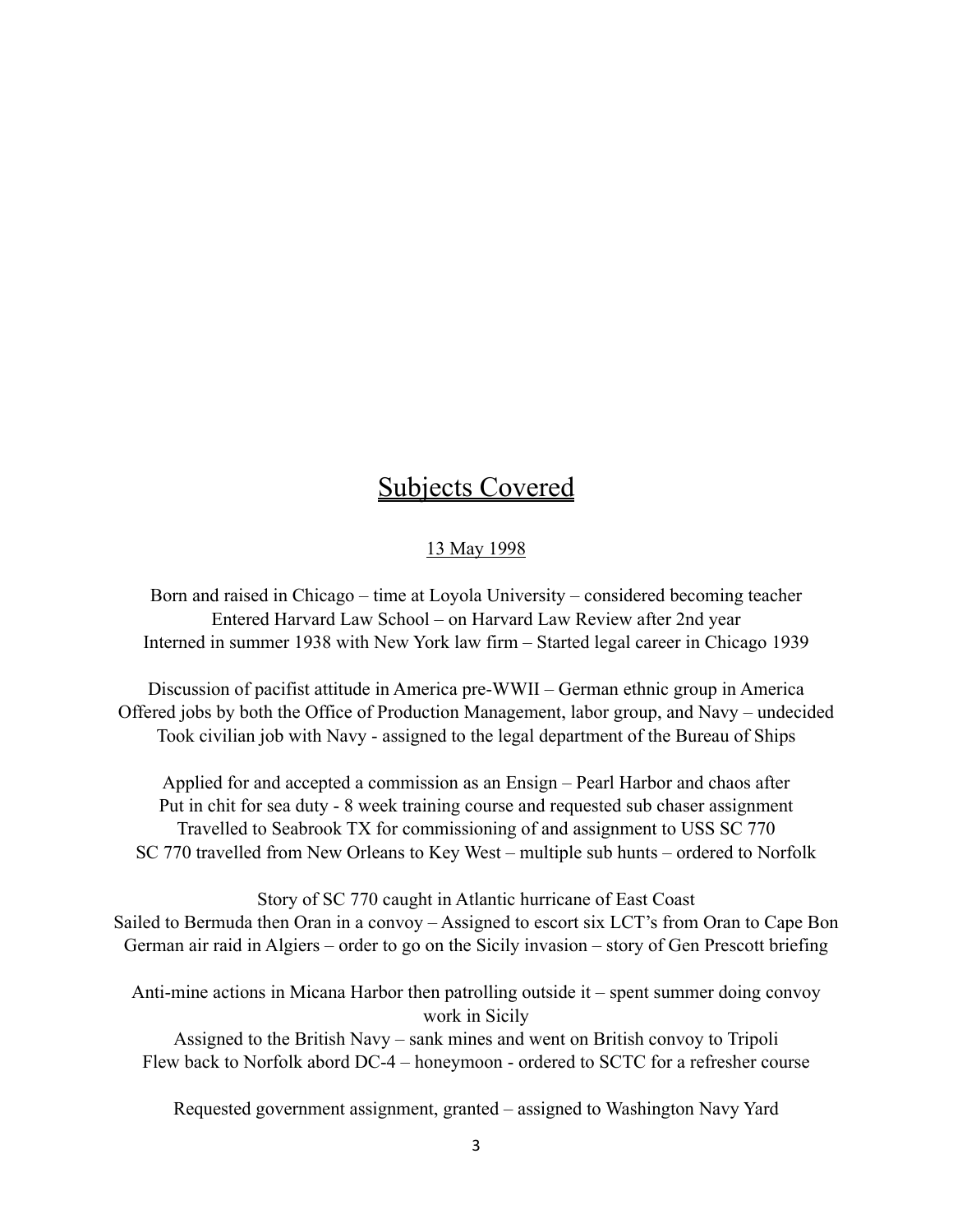Discussion of commission of *USS Goss*, DE 444 – sailed to Hawaii Part of CVE convoy – discussion of operation in convoy off Luzon and Iwo Jima

### **13 May 1998**

**John F. Floberg**

**David Winkler, Interviewer**

**WINKLER: Okay, today is May the 13th, 1998. This is Dave Winkler of the Naval Historical Foundation. I'm with John F. Floberg, who served during the second World War and then went on, shortly thereafter, to be assistant secretary of the Navy. What we'd like to do today is discuss his youth, growing up, and how he joined the Navy and his service during the war.** 

#### **Sir, go ahead and talk about, well, where were you born?**

**FLOBERG:** I was born in Chicago, my father was a good Swedish Lutheran and we were born in a good Scandinavian neighborhood on the west side of Chicago. And we lived there till I was about four years old.

But as I say, my good Swedish Lutheran father wanted my brother and me, he was two years younger than me, to be educated by the Jesuits. That sounds paradoxical, but he was very fond of them, just by limited exposure at that time. He judged by reputation more than anything else.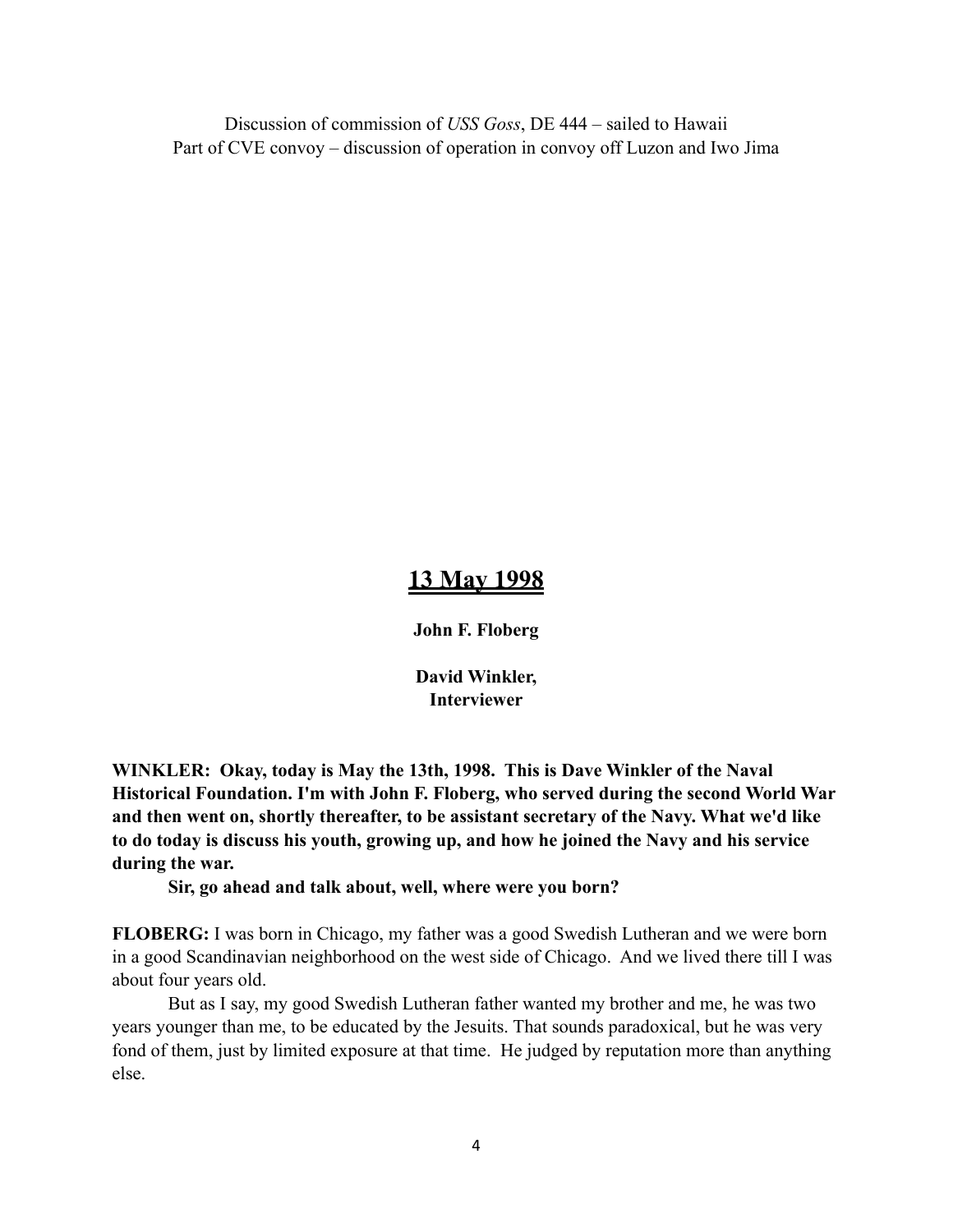So we moved to St. Ignatius Parish on the north side of Chicago, so I went to St. Ignatius grammar school, Loyola Academy and Loyola University. By that time I had finished college and I had originally intended to be a school teacher because I loved my Latin and Greek and I had wanted to teach Latin and Greek, I guess because I enjoyed them so much. But when I was about halfway through my senior year in college, I realized that the teachers were paid nothing. In those days, a normal teacher was given \$1800 year, but a head of a department or a university might be getting \$2400 or \$2600, maybe even as much as \$3000. Well, my father wasn't wealthy, but I knew darn well I'd be unhappy working for that kind of money. Of course these figures have changed totally since then. And those were not bad figures. They weren't big figures, but they were comfortable incomes for people in those days.

One of the [garbled] gave them \$1800 a year and things of that sort and it seemed like a lot. Student aid, incidentally, was \$20 a day for college, for people who were on student aid. So I decided I'd study law. My father was a lawyer and so he said, "If you're going to be studying law, then the only place to go is Harvard Law School." And that's how I happened to go to Harvard Law School.

Well, see, I was in the college class of 1936 and this was right in the middle of the depression. Toward the end, but still pretty well in the middle. And to get into Harvard Law School in those days, all you needed was to be in the upper quarter of your college class and to have the first semester tuition. The first semester's tuition, incidentally, was \$200, because Harvard Law School cost \$400 a year at that time. And that was a very high tuition, which was kept high deliberately by Harvard Law School so that other law schools could fleet up their tuitions. These figures sound absurd today, and they are absurd today, but that was the Depression period and before all this inflation that we have. You know, Bill Clinton tells us there's no inflation, but it's been pretty significant over the years and is now. But after I finished law school... Do you have any questions?

#### **WINKLER: Could I interject just one thing? What year were you born in, anyway?**

**FLOBERG:** I was born in 1915.

#### **WINKLER: OK.**

**FLOBERG:** October 28, 1915. And my brother was born May the twelfth, 1918. He was in the Navy, too. Well anyhow, after my second year of law school I was on the Harvard Law Review and that was a big entry route to a good job in those days, because jobs were hard to come by. But if you were a law review student who graduated from Harvard, Yale or Columbia, the University of Chicago, Stanford, Duke or some of the other well known law schools, then you had a good running head start.

So one of the ways to get hired was to have a summer job as a real intern with the New York law firms. And I spent the summer of 1938 at Root, Clarke, Butner, and Ballentine, which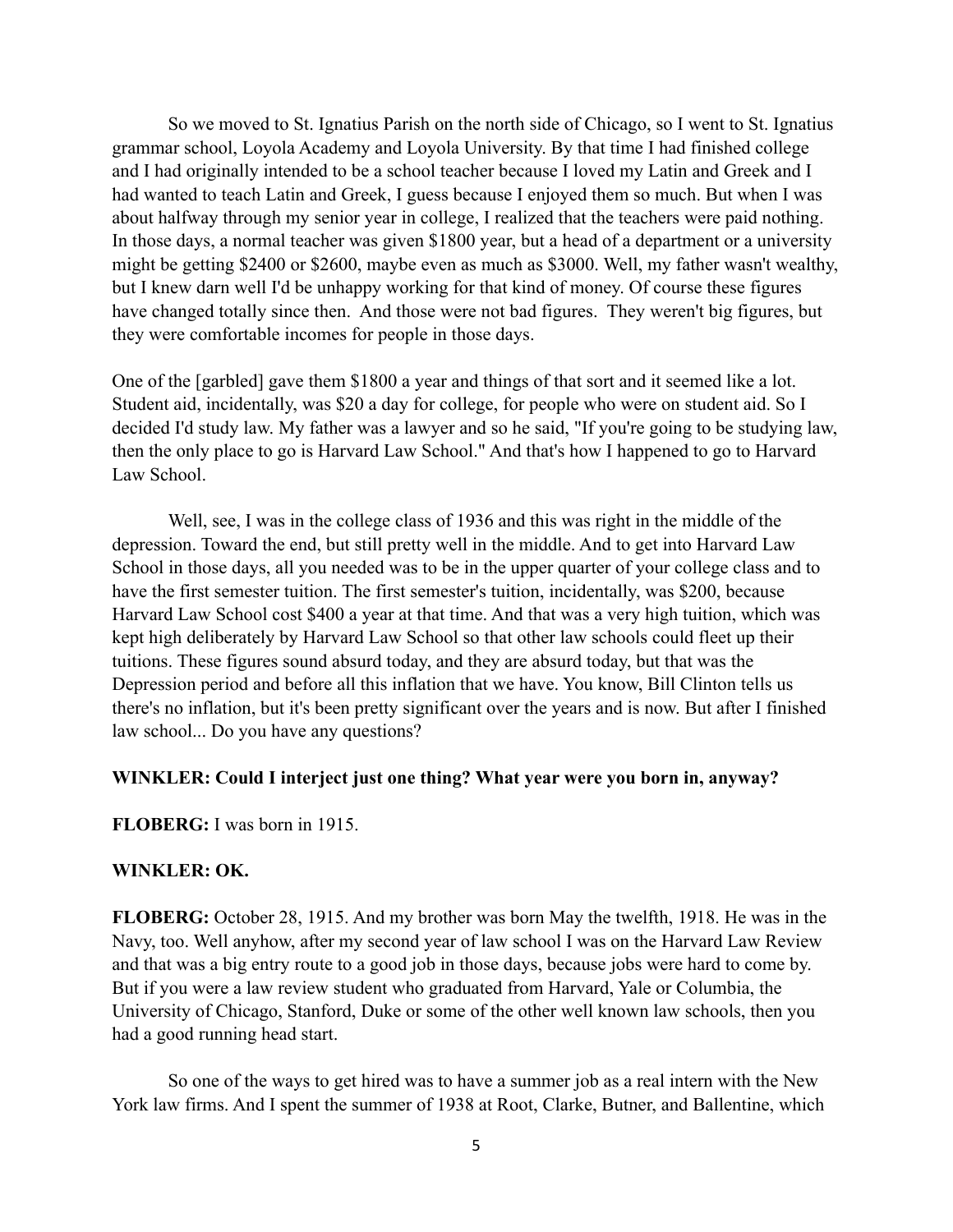was one of the prominent New York law firms. It's since had its name changed to Dewey Ballentine or something, I cannot remember the full name. And so we spent the summer, when I say "we," I mean three other boys, classmates of mine and I rented an apartment from a partner in Avis, Boke, Hardwell, Gardner, and Reeve [phonetic] which was the name, it may have changed since. It was a very nice apartment on 83rd street and we rented it fully furnished for, I think, \$125 a month. Beautiful setup. I went to work, as did one of my roommates for Root Clarke, and we were paid the tremendous sum of \$35 a week and the other law firms only paid \$30 and they were very annoyed that Root Clarke was paying more than they were. But it was good experience and the thing it taught me principally was that I didn't want to live in New York.

So after the summer I went back to law school and finished up and went out to Chicago. Meanwhile I had made contact with a firm that was then known as Kirkland, Fleming, Green, Mark, and Wallace. It's now known as Kirkland and Wallace. I went to various law firms around Chicago and I decided to go with them, and I did. And I was with them from the summer of 1939 until the late summer of 1941. I left the firm at that time, with the approval of the firm-- I would say reluctant approval, because at that time, in the summer of 1941, it was absolutely impossible for the United States to get into the war. The spirit of the country was very pacifistic, and the President had promised that American boys would never fight in Europe again and that Europe's wars were to be settled by the European powers. He said that right in Chicago.

The people don't realize that the second largest genealogical group in the United States at that time, and it would almost be true today was the German group. Some 28% of the people in the United States that had some German blood. And 31% had British blood. In other words, it was almost even.

In Chicago, the Chicago Tribune was a very, very anti-British newspaper. Colonel McCormick hated them because they were so snooty and the whole momentum was anti-British. In the middle-west, because the Chicago Tribune was the influential voice in places like Milwaukee, St. Louis, Minneapolis, they all had local newspapers, but the influence from the Tribune was tremendous. As I say, there was no chance for us to get in the war, it was hopeless.

In the draft board-- I was in the local draft board in the Rogers Park area where I lived with my parents, and we had something like 450 people in the draft board, all potential draftees and I was on the level, just using that figure as an illustration, I was something like number 425. Those are not precise figures, I'm just using them to be illustrative. And they were taking four or five people a month. So I had an indefinite future ahead of me before I would ever be drafted. I might be too old and feeble by that time!

But along in about July, I would say, maybe it was August, I had a letter from a law school contemporary of mine, who was also a year behind me and he was on the law review when I was. And he said he was working in the Office of Production Management. This was an agency that had been established by the administration to build up our military production potential. And Donald Nelson, who had been the head of Sears-Roebuck, was the head of it at the time. And this friend of mine said that they were looking for lawyers and was I interested?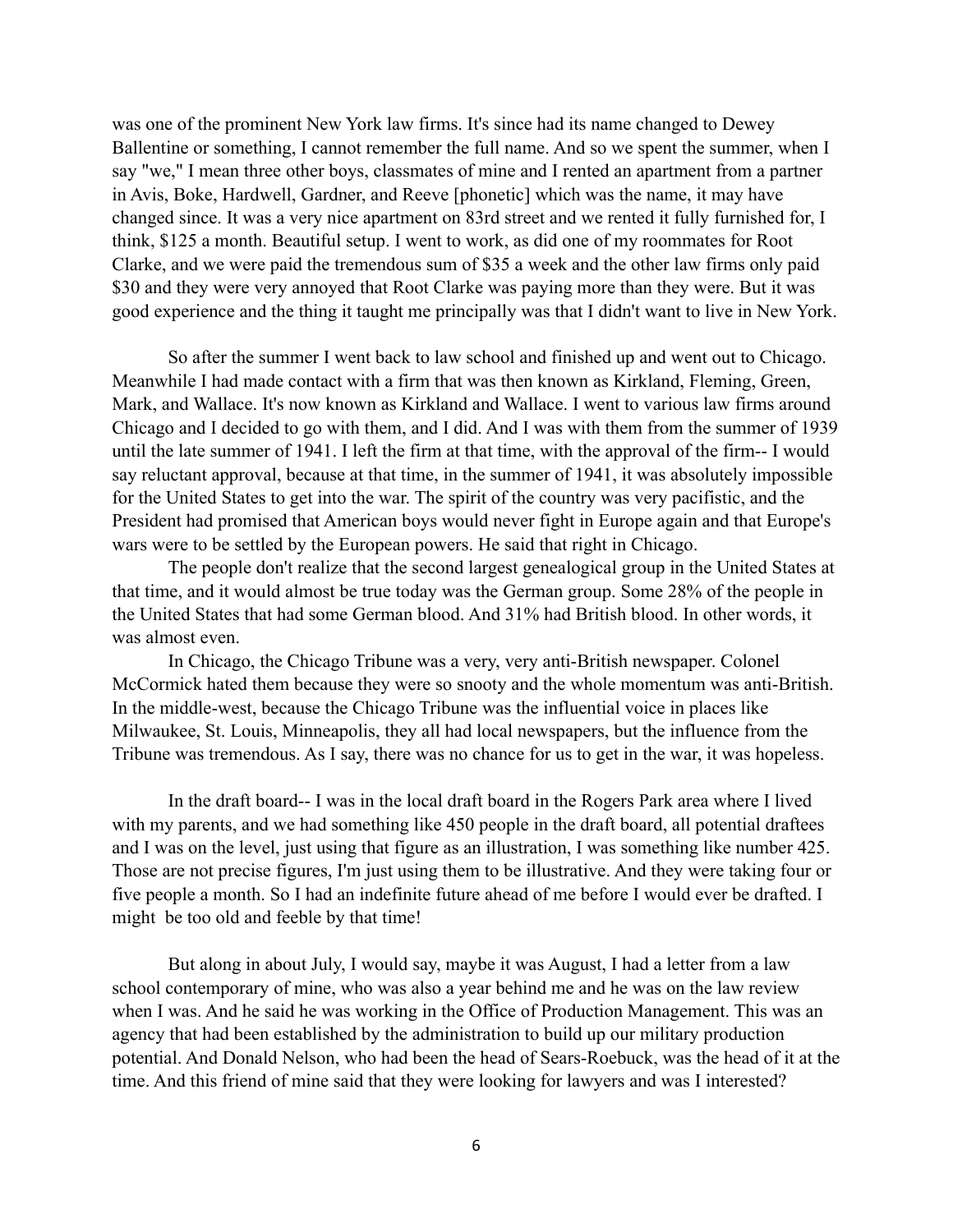Well, as I say, I guess I did mention that I had spent all of 1941, not all but from about September of 1941 up until about Memorial Day of 1942...I think I might have these dates confused.

#### **WINKLER: I'll check it out.**

**FLOBERG:** Yeah. I'd spent that time working on a big lawsuit that we had and I'd spent it in New York where I worked in the office of Thomlin, Upbank and Carter, even though I was a Kirkland Fleming lawyer. And in those days the bar was very fussy about out of state lawyers. So when Thomlin, Upbank and Carter filed the brief on this big lawsuit on which I worked called Lowenstein against Pan American, they couldn't put my name on the brief. That's how fussy people were in those days, of course that's awfully different now.

I left that big lawsuit and I went to Chicago, back to Chicago, and I was assigned to an anti-trust case for Everett and Company. Well, anti-trust cases take forever, that's five years out of your life right there. And so when I got this letter from a friend of mine, Mark Leiber, who later, incidentally, was Assistant Secretary of Defense, and I was interested in what he had to offer. So I went down to Washington, again I'm not sure of the exact time, I think it was in the summer sometime to be interviewed by the head of the law department of the office of production management.

And he was a former partner in Covington and Burling there, and one of the most wonderful men I've ever known. To my astonishment, when I walked in down there, they practically threw their arms around me and kissed me on both cheeks and told me how desperately they needed lawyers and would I consider joining their group? It was an interesting group, they had some good people, and yes, I was interested. But I thought that before I'd say yes, I'd check that out.

I had a friend named [inaudible] McChesney who had been a partner in what was then Sidley, Austin, Burgess, and Harper. It's now Sidley and Austin in Chicago. I called him up on the phone and said, "I have a question I'd like to ask. Can I come over and talk to you?"

And he said, "Sure, come on over."

So I went over. He was, as I said, general counsel to the labor administration group of people, not the NLRB. It was not that kind of labor administration. It was labor procurement for plants...industrial plants and defense plants and so forth. So I called him and went over to see him and told him I had the chance to take this job. Would I be smart to take it? And he said, "Don't take it! We need lawyers here. We'll give you a better job." So he went on and told me all the things I could do if I worked for that group.

Well, I was a little puzzled then because, as I say, I was overwhelmed with the anxiety of the OPM idea and here I was overwhelmed again with the anxiety of this labor agency to hire me, so I called up a family friend, whom I didn't know, but my family knew him and I knew his brother a little bit. But they were older than I was. He worked in Secretary [inaudible name] office. I'm not sure what his exact line of responsibilities were, but anyhow, I called him up and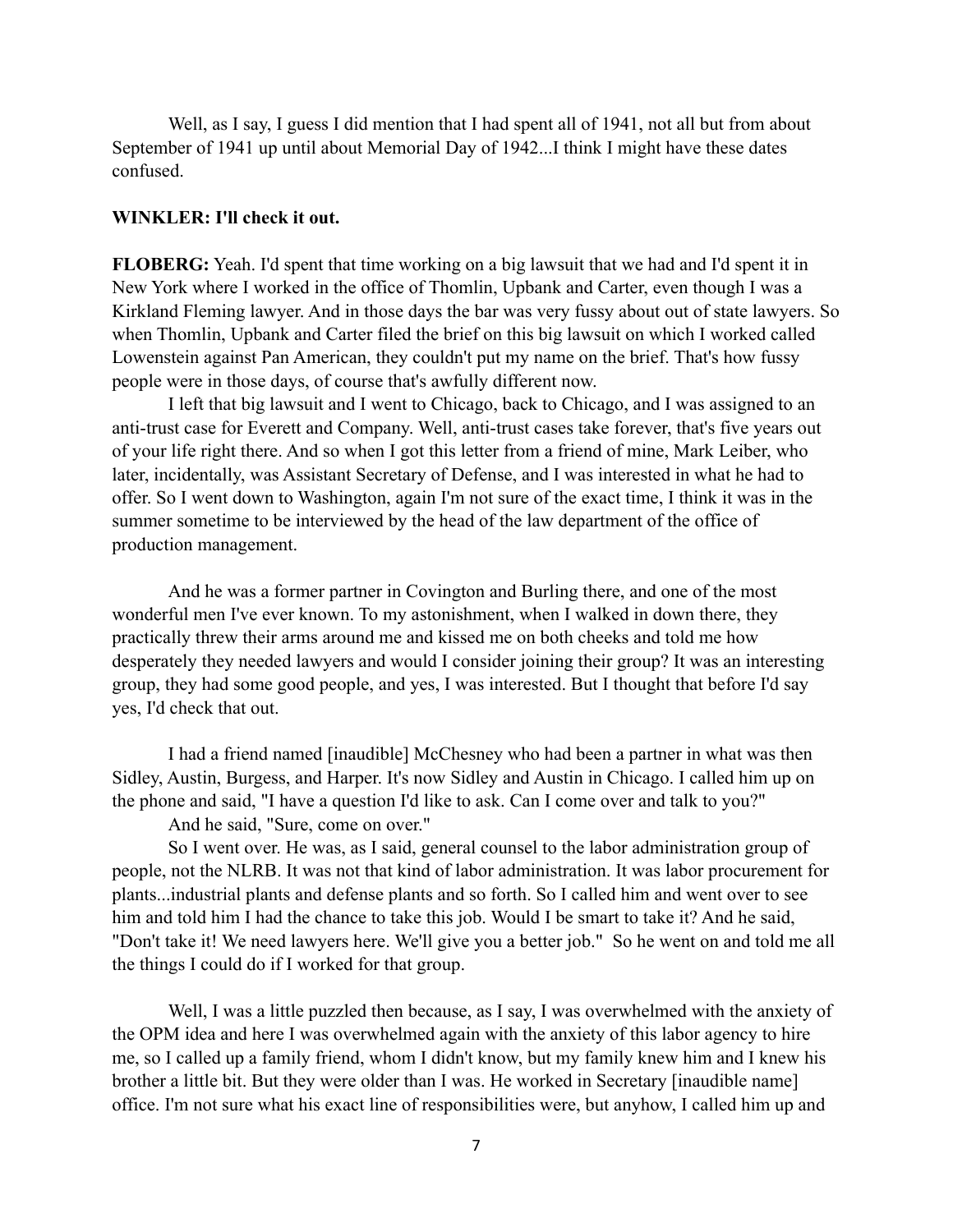said I had a personal problem and could I come over and see him. He was in Main Navy, which was than on Constitution Avenue at 19th St.

And so I went over to see him and I walked into his office and I told him I had these two jobs, which one did he think I ought to take? It seemed like he had a lot of Washington exposure and he could help me make a decision.

He said, "Don't take either one of them, we need lawyers in the Navy." Now this is absolutely true. It's hard to believe that this happened, but this is absolutely true.

So he said, "Let me get Mr. Hetzel [phonetic] in here." Mr. Hetzel was Drew Hetzel, who had been a partner in one of the prominent law firms. Drew came in, and I guess Mr. Keith had told him I had this problem, and he said, "Well don't. We need lawyers desperately in the Navy. We're building up the Navy, which they were, and he said, "We could give you a good job here."

Well, I didn't know what to do. So I got on a train back to Chicago and I spoke to my father to get some guidance. And after a lot of discussion he said, "Well, sooner or later you'll be drafted, and we have a Navy tradition in the family, (I'll get into that later), and he said, "I think you ought to take the Navy job." Which I did.

So I left Kirkland Fleming in about September, I would say, of 1941. I think that date is correct. You can take a look at those other dates and see how they fit in. I went down and was hired by Drew and was put on payroll. I think it was \$100 a month, I'm not sure now, it might have been \$125, but it was in that area, which was a blow, but that was the way it was

I was assigned to the legal department of the Bureau of Ships, which was headed up by a fellow named Pat Hobson, who had been a partner in a Buffalo, NY, law firm and had a good reputation. I started working on the contract side of the Navy buildup, not pre-war because we weren't going to get into the war, but military industrial development.

It was a very interesting job and, as I say, we were then building shipyards, production facilities and all that kind of stuff. But I should point out that this was a left handed type of organization completely because the law provided that the judge advocate general was the lawyer for the Navy. Well, that was fine, but they had zero commercial experience. They were wonderful on maritime law and on all of the Navy regulations on Navy law and all things like that but they had zero commercial avocation. That's why Mr. Forrestal, who I parenthetically say is the outstanding American in my lifetime, had got hold of Hetzel to come down and head up a law department for the Navy Department. And Hetzel hired people and he got a lot of pretty good ones.

At each bureau in the Navy-- aeronautics, personnel, supplies and accounts, ships-- each one of them had a law office to handle the commercial side of their business. When I say this was sort of a behind the scenes operation, everybody knew what the statute provided. And so this was called the Office of Procurement Management. That was the euphemism which hid the fact that we were all practicing law.

There was never any conflict with the judge advocate general, incidentally. He was glad not to have to worry about these things. So it worked out fine and the Navy had good representation.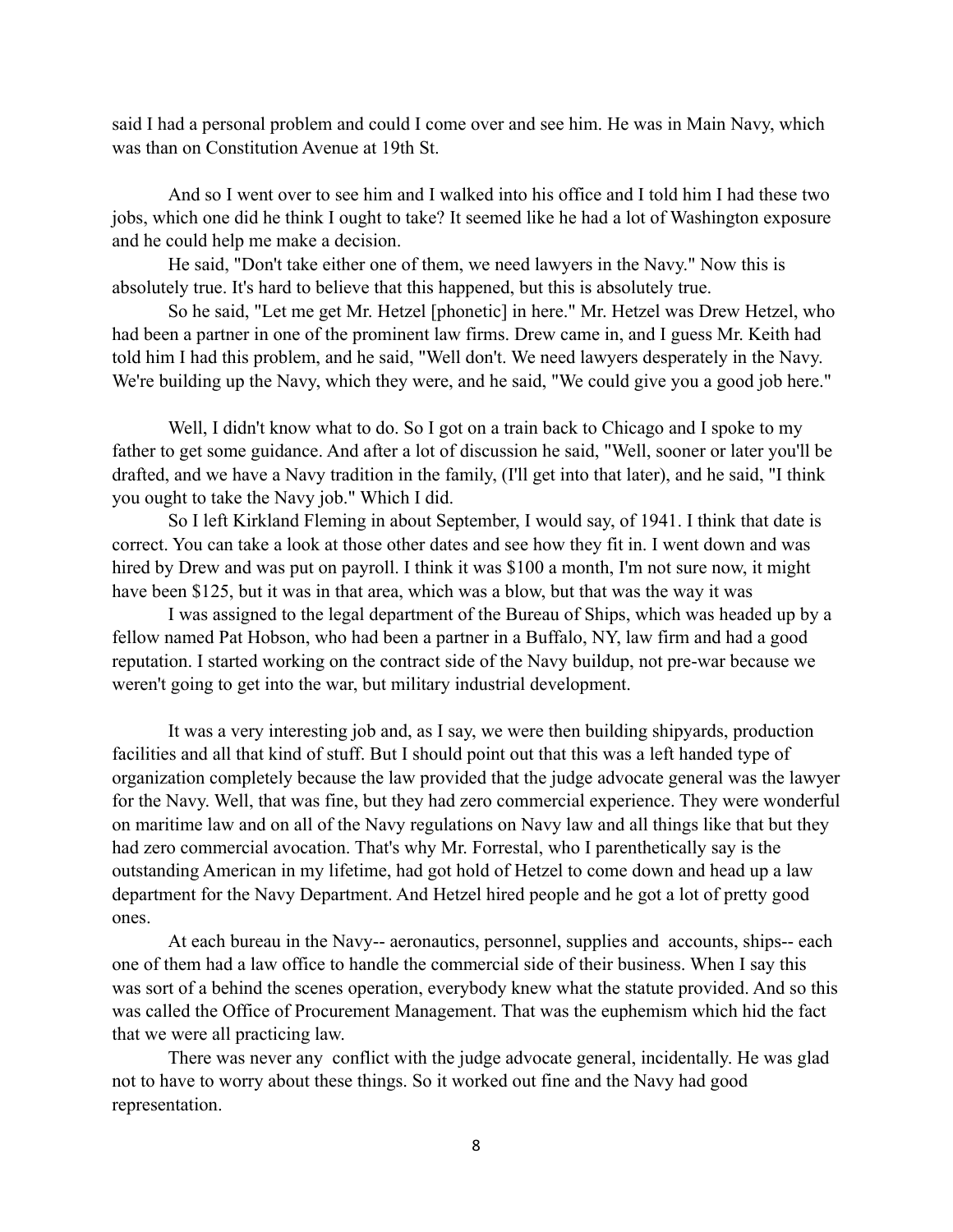#### **WINKLER: Were you a commissioned officer at the time?**

**FLOBERG:** No, not then. I was a civilian then and I later applied for a commission as an officer, which was something a lot of other fellows were doing too.

#### **WINKLER: OK.**

**FLOBERG:** So, I took whatever exams I needed to take, the physical exams and all that kind of stuff. And I was paid at an ensign's rate. I think it was \$125. I was working peacefully along with a lot of other people. We had about six or eight lawyers in the Bureau of Ships.

On December 7, 1941, I was in Washington, sitting in the Washington office that Sunday afternoon, listening to the Redskins football game over the radio, when the word came in that Pearl Harbor had been attacked and of course that threw the ball up in the air.

So, next morning we all went to work at the appropriate time. Oh, my friends were in utter chaos because of this. We didn't even know what had happened. All we knew was that there had been an attack and that the Japs were the ones who had done it. We didn't know the extent of the damage. That didn't become known till long afterwards. But in any event, the alarm bells all rang and we went there at 7:30 everyday for the work scheduled, and all kinds of things like that that Pearl Harbor stimulated.

By that time, I had my commission as an ensign. In the next day or two, all the people who were like I was, young and physically qualified, unmarried, put our chits in for sea duty. And I'm not just talking about lawyers, I'm talking about engineers and all the other kids who were there. Actually, they had built up a pretty good emergency staff all through those bureaus, including the Bureau of Ships.

So, when I put my chit in, I had to go through the chief of the bureau and I had to go up through Drew Hetzel, who was really my boss. So Drew did the same thing with me that he did with everybody else. He called me in and said, "Are you sure you want to do this?"

"Yes Drew, I'm sure."

"Now, do you realize that you're making life difficult for me? I have to get somebody to take your place. I have to break in a new assistant. And then we talked-- we talked about how this would probably be difficult for him. "Do you still want to do it?"

And I said, "Yes Drew, I do."

He said, "Okay, forwarded, approved."

That's what he did with every single person. He gave them the same kind of interview that he gave me, to be sure that this wasn't a passing fancy or something like that. And he never turned them down. He said he hoped everyone who requested sea duty got sea duty. And several did.

On Monday morning after the Pearl Harbor incident, there were hundreds of lawyers trying to get jobs in the Pentagon. Some of them draft dodgers, but a lot of them were just patriotic guys who wanted to work for the government since the damn Japs had attacked us. So I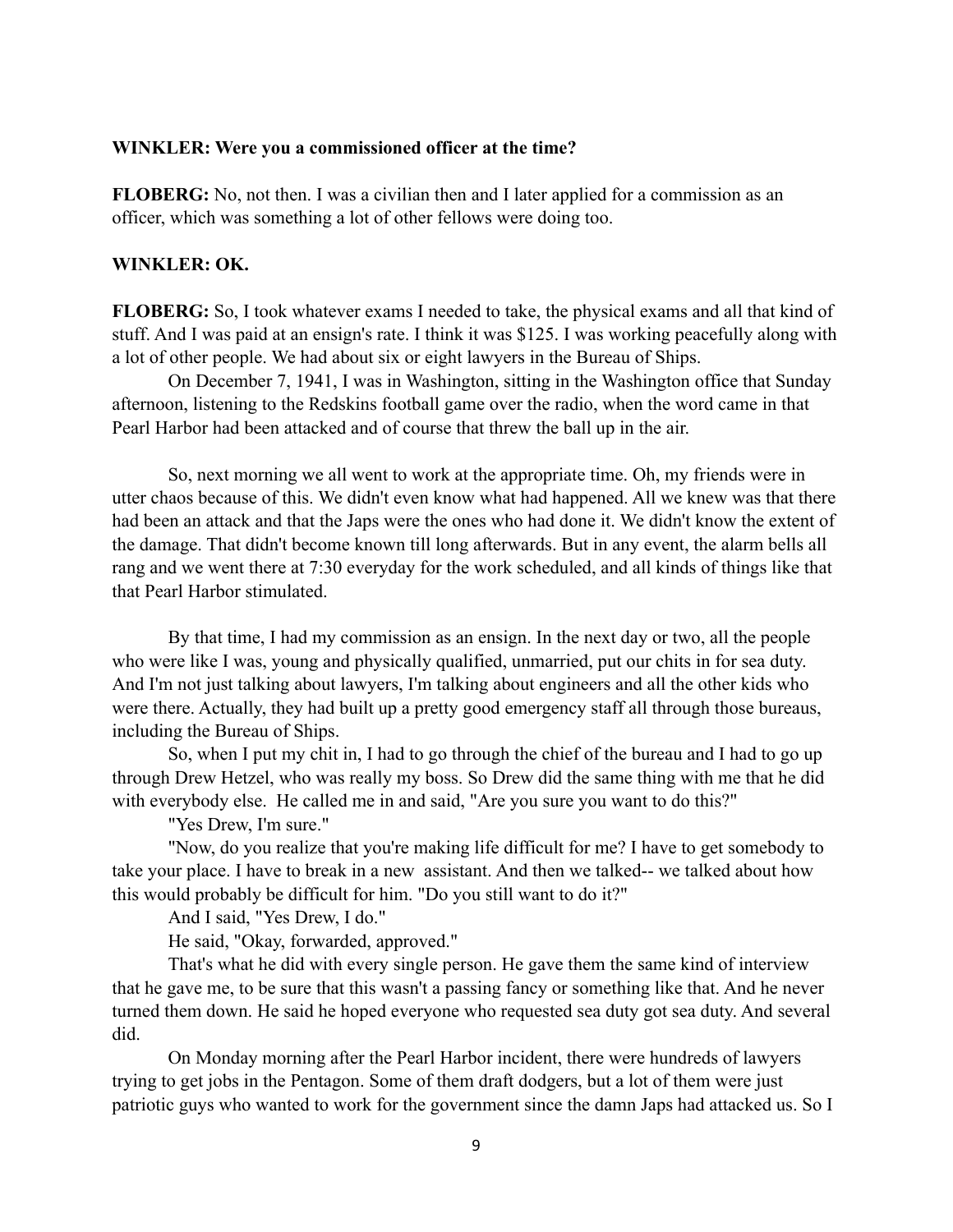don't criticize them. Some of them waited around for sea duty, same as I did, except it was at a different time and the war was at a different stage.

So I left, and I didn't go right away. It was probably June of '42, May or June, around there somewhere, before my orders came. And there was a school, at Northwestern in Chicago, which was called...I'll think of the name, I'll get it...but anyhow, there was a school which was like the V-7, which was for people who went in as midshipmen. But these people were all officers at this educational establishment in Abbott Hall. They took over Abbott Hall and we lived there and had our classes there. That was about a six or eight week course. I don't know exactly. And after we finished that, we had to request our assignment for various duties. And I requested submarine chasers because those were small ships and I thought it was the shortest road to getting a command, which it was. So I requested that. So they sent me down to a school for two weeks out at San Diego. And from there I went on to the sub chaser training center in Miami, which was an excellent school, incidentally, I might parenthetically say that the Navy schools that were active during the war were competitive with the best civilian schools that I attended. They were just as good as Loyola University or Harvard Law School, in their own way. So I had no problems with that.

Anyhow, I went down to NCPC and Captain Eugene F. McDaniel was the commander and he was a no baloney type of fellow. He was very serious and very good. He was all business, it seemed like.

I remember one time I happened to be on the second floor for some reason, where his office was. I heard him yell out, "That man came up that ladder one step at a time. Get him out of here before the sun sets." Now holy smokes, I had to be careful to come up two at a time whenever I went up there. But that was a trivial matter-- it was an excellent school.

I forgot how long I was there for, but it was about six weeks, at least. I left there, anyways, to go to Seabrook, Texas, for the finishing construction and commissioning for the USS SC 770. So the captain designated was a fellow named Clark, and the third officer-- which an SC had in those days-- was a fellow named Escosene [phonetic], his name was Dan Escosene and he was the third officer; the captain, the exec and the third officer, and they were strictly on the basis of the date of our commissioning. The captain, actually, was older than we were, so he was a lieutenant junior grade. And I was a senior to Escosene, so I was the exec, and he was the third officer.

So we went to Seabrook, Texas, and construction was finished after another couple of weeks. As a matter of fact, it was after Christmas that the construction was finished. So if we work backward from that, we can see what time I got there. The ship went into commission on New Year's Eve of 1941. So there we were...

#### **WINKLER: '41 or '42?**

**FLOBERG:** New Year's Eve of '42. I beg your pardon, it was 1942. I think it was New Year's Eve, it was right between Christmas and New Year's, anyhow.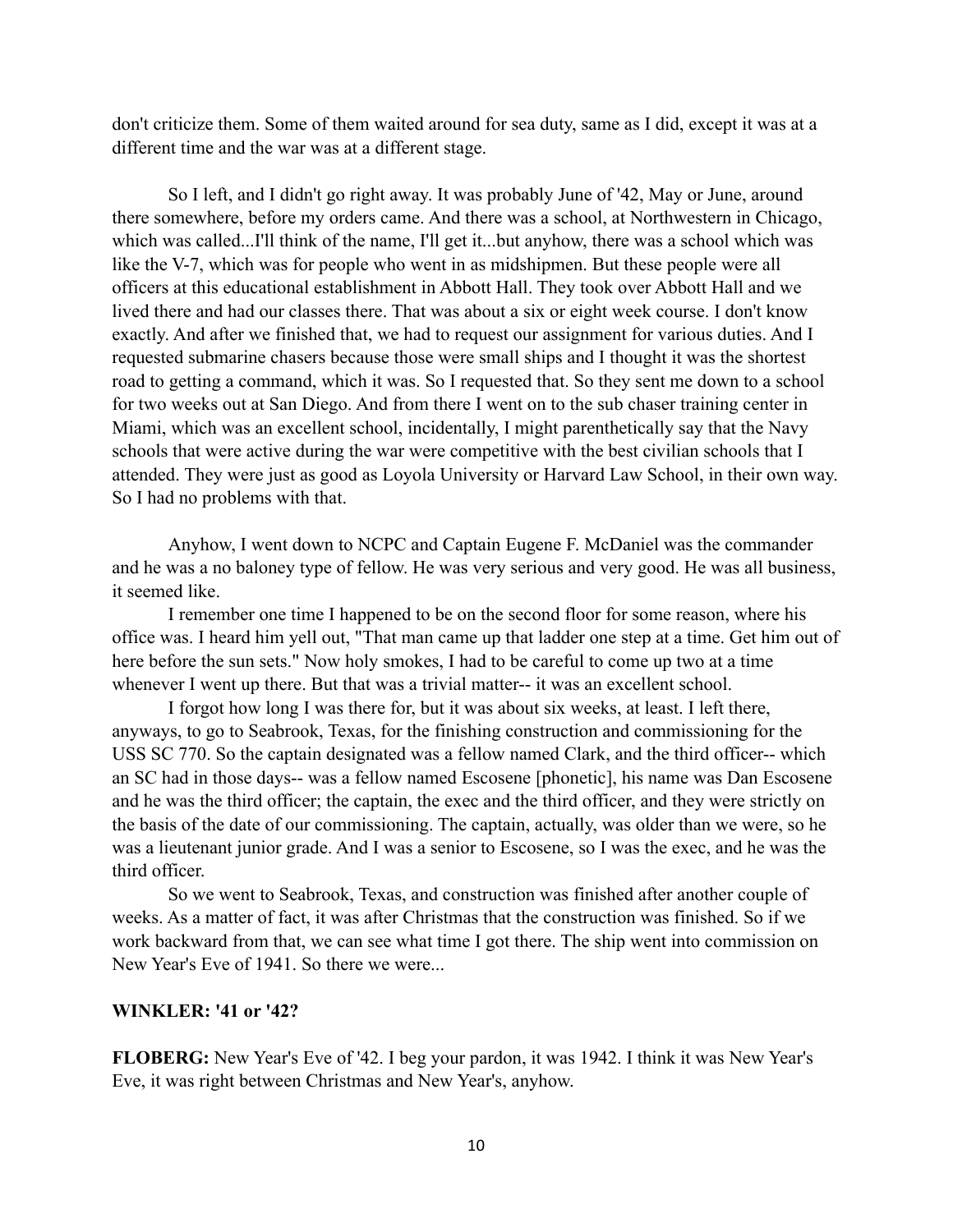We had to do a little bit of fitting out there, before we could even take her to sea. So we tried after a week or two of fitting out, taking it across to New Orleans.

And there wasn't anyone on that ship who had ever been to sea before, except for the chief boatswain's mate; and the coxswain and maybe there was one other one, if there was, I really don't know who it was. These were all kids. These were 17, 18, 19 year old boys, with the exception of the two I mentioned. The people in the engine room were trained technicians, but they'd never been on a ship before.

So, in any event, we got to New Orleans and we got the guns on board, we got ammunition aboard, did that kind of stuff in New Orleans. And then, from there we went to Key West, which was the anti-submarine base for that part of the Atlantic Ocean, and we were there a little while. We went out on a couple of submarine hunts because ships were getting torpedoed all over the place. We never saw anything or did any particularly good, except patrol.

Then we were ordered up to Norfolk. We didn't really know what was going on, but we had our orders, so we went up to Norfolk. Incidentally, while we were in Miami, I relieved the captain of command of the 770. He was ordered out to the West Coast for something, I don't remember exactly what. But I took command and Dan Escosene became my second and we took a third officer on board, Marvin Ferris.

And Marvin was quite a character. He came from, I think, Georgia or South Carolina, and I don't think he had ever been outside the state until he went in the Navy. He was a very naive guy- not stupid, just naive.

So we left Miami for Norfolk and by the time we got out of Jacksonville, the ship was moving like crazy. Then all day it kept moving more and more and more. We throttled back to six knots or something like that, and we were in the middle of an Atlantic hurricane, bigger than that.

In those days, the weather forecasting was very critical. We had not been warned of anything like that. Boy, we had one heck of a time. In the first place, Ferris was sick- he never got out of his bunk. He wasn't the only one.

We had also taken on a radar at Miami. This was an S-1 radar and this of course was a tremendous innovation and asset. The radar operator was seasick, so we never had any radar, and that was true of two or three other people.

Oh, the ship was really powerless. We got down to about four knots. We couldn't see from where you're sitting to where I'm sitting. The water was pouring over everything.

In the middle of that night, about one or two o'clock in the morning, we were just barely keeping steerage. I felt this hand upon my shoulder, "Captain, captain, we're sinking."

Well, that's enough to get your attention, so I jumped out of my bunk, put on some clothes and had to get up to the forward compartment, which was flooded. And that's where a lot of our crew...of 25 probably 16 were up in that forward compartment, I'm guessing on that number, but that's an approximation.

And so I went up there and getting up there was a heck of a job. There were these waves pouring over and you had to wait till you had a hole in the waves and run up to the booby hatch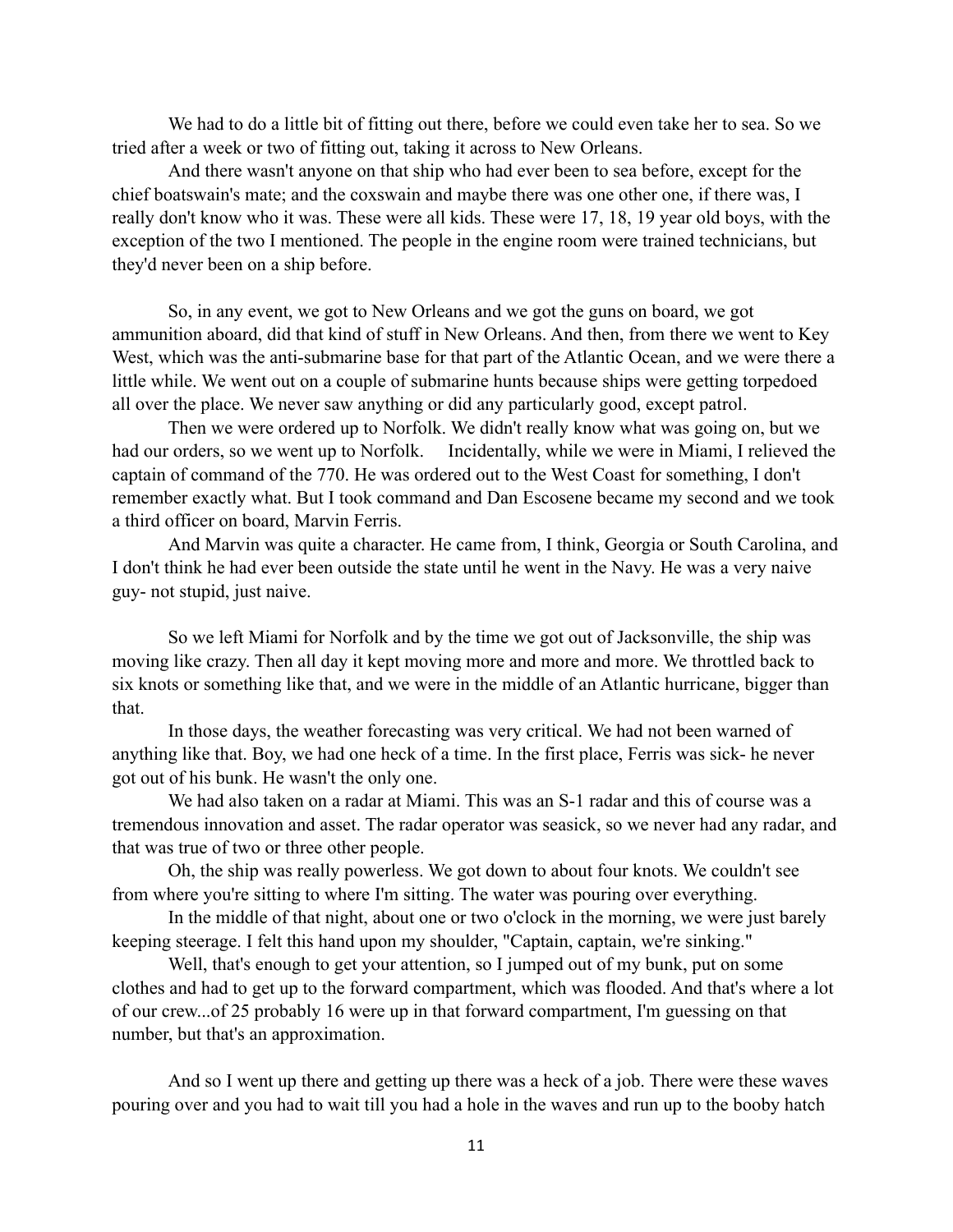and get back. So I went up there and the people were all standing around and looking into the hatch in the deck of the forward compartment there. And water was sloshing back and forth.

I said, "Has anybody grabbed the pumps?"

"No sir."

"Well, for heaven's sake, lets start the pumps." So we start the pumps. They run about a minute, and stopped. So what was going on? One of the bluejackets went down into the bilge-- it was cold water, of course, this was, as I said, like February. He found the intake and the intake was all plugged up. So he cleaned out the intake and we started to pump it again for about two minutes. Then it stalled. And we kept doing that all night, until about daylight. We had, on the stern, a gasoline powered handybilly. Half a dozen of the biggest, strongest sailors we had maneuvered their way back to the stern-- with tall seas coming over the ship, it was hazardous as hell-- and they got hold of this big handybilly that must have weighed four or five hundred pounds and they scooted it up to the booby hatch, and had to put lines on it and drop it down to the compartment and, meanwhile, they were trying to keep the other pump working.

Got that thing down, hooked it up, and started the gasoline handybilly in the compartment, which is hazardous anyhow, with all that gasoline exhaust. And we did that for the next two or three minutes and it stops.

The sailors were going down there, and they'd catch the same thing-- all this gook in the intake. They were working on that and not making much progress. But then they had a handpowered handybilly back there, I don't where the boatswain's mate had stolen it, but anyhow we had it, and it was lashed back on the fantail, and it too weighed four or five hundred pounds. So, again half a dozen of the biggest, toughest guys went back through this torrent of waves washing over the deck, got this thing, scooted it up to the hatch, and I don't remember whether they dropped that one down or not. I guess they did drop it down the hatch.

And so then we had men taking turns working on this big, handybilly type pump. The biggest, strongest, toughest guys. We had no food, of course, through all this time. It worked well because they were so damn strong. The other pumps kept stalling, but this we did pretty well on. We at least held our own with the water, it didn't get any worse.

All day. All that night. All the next day. And then the next morning it was beginning to taper off. Water was still coming over the ship, but it was nothing like it had been.

So what do we do now? Well, I went out to try to take some star sights. Instead of having a triangle the size of your fingernail on the chart, I had a triangle the size of the back of my hand. Because the ship was rising, the ship was moving, and I had to run out of the pilot house, take my sight and run back in before I got drenched with water, and so it was a pretty amateurish performance. But I figured, well, it's a triangle and you always put yourself in the middle of the triangle. And I said nobody knows how big the triangle is, I'll put myself in the middle of it, and chart my course there, which I did.

During the day, it tapered off, a lot. It was still sort of rough, but it was totally different and we could go back to about eight or nine knots. Just at twilight, just at twilight, up ahead of me was the Cape Henry lighthouse. All luck, all luck, but those sailors thought I was the greatest navigator since Columbus. It was really tremendous from the standpoint of a laugh.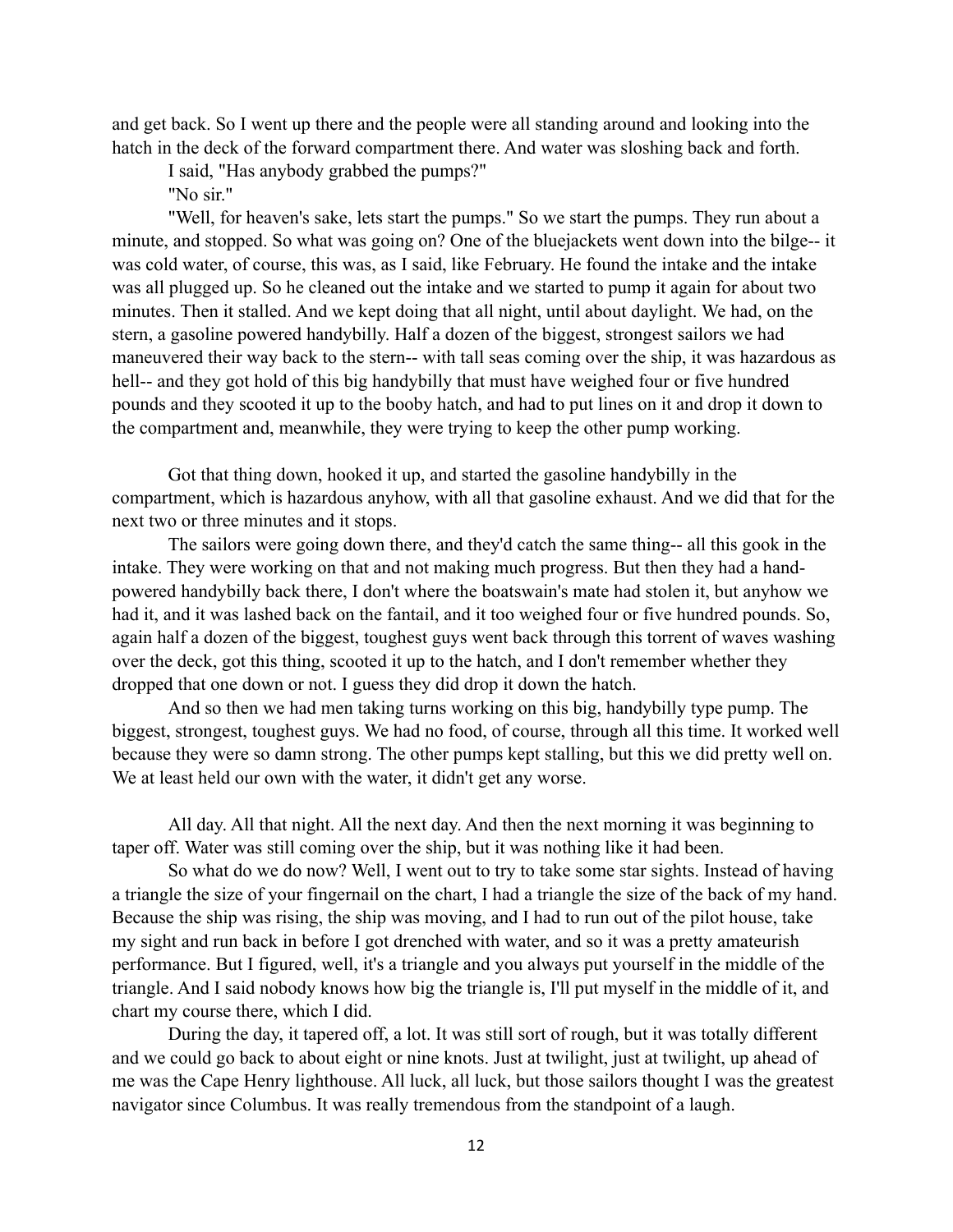#### **WINKLER: Yeah.**

**FLOBERG:** We pull into the Norfolk channel and we had a challenge, which I responded to and then we were told to, and then we were told to take boat number so and so at pier number such and such. That didn't mean much to me, at that time.

So we continued on, and I was trying to follow the lighted buoys. The only trouble with that was that there were ten million lights behind the lighted buoys, so I couldn't see the lighted buoys. The lights were flashing all over the place, everywhere. So I just had to go by guess and by God. It turned out all right. We got up to the Norfolk Navy Yard, more flashing lights. No one had had any sleep for about three days. The flashing light, we found out where it was. We tied up in front of USS Essex, which at that time was the biggest ship, or at least one of the biggest ships, in the Navy.

#### **WINKLER: Yeah.**

**FLOBERG:** And I can remember that our masthead came to just below the front deck, when were tied up. But anyhow, there we were in Norfolk. And we had to go through some supply routine and we also had to have some kind of, I don't know now what it was, some kind of special work done, at the Navy Yard, which I don't recall at the moment. They had to take the ship out of the water on a huge derrick. That's what they did with the SC's, they took them up.

Well, meanwhile, it turned out that the inspection of the forward compartment, which by now was drained of water, had...I guess someone inspected it and found out that the problem with the pumps down there was that the cook had stored all the dry cereal in the forward compartment. Dry cereal and the makings of oatmeal and stuff like that.

#### **WINKLER: Right, right.**

**FLOBERG:** And the boxes, the cartons had deteriorated, and so it was the cartons plus the paper from the cartons was that plugging up everything. And they were going to kill him, so much so that he left. He was gone about five days. He was afraid they were going to execute him!

But, anyhow, they did the work and we were put back in the water and we went across the Norfolk water to whatever town is across from the Navy Yard, Portsmouth, I think. We got our orders to sail with convoy number so and so on such and such a date, convoy commander so and so, escort commander so and so.

So I went to see them to get further instructions, which I did, and it got more detailed. There were about 96 ships, as I recall, on this convoy, this huge convoy.

I was in that particular part of the Norfolk establishment, and I met Chris Blythe [phonetic], who then was a wave officer stationed in Washington and who had come down to see me a couple of times on the weekends, when she had time off.

#### **WINKLER: So you two first met while you were in Washington?**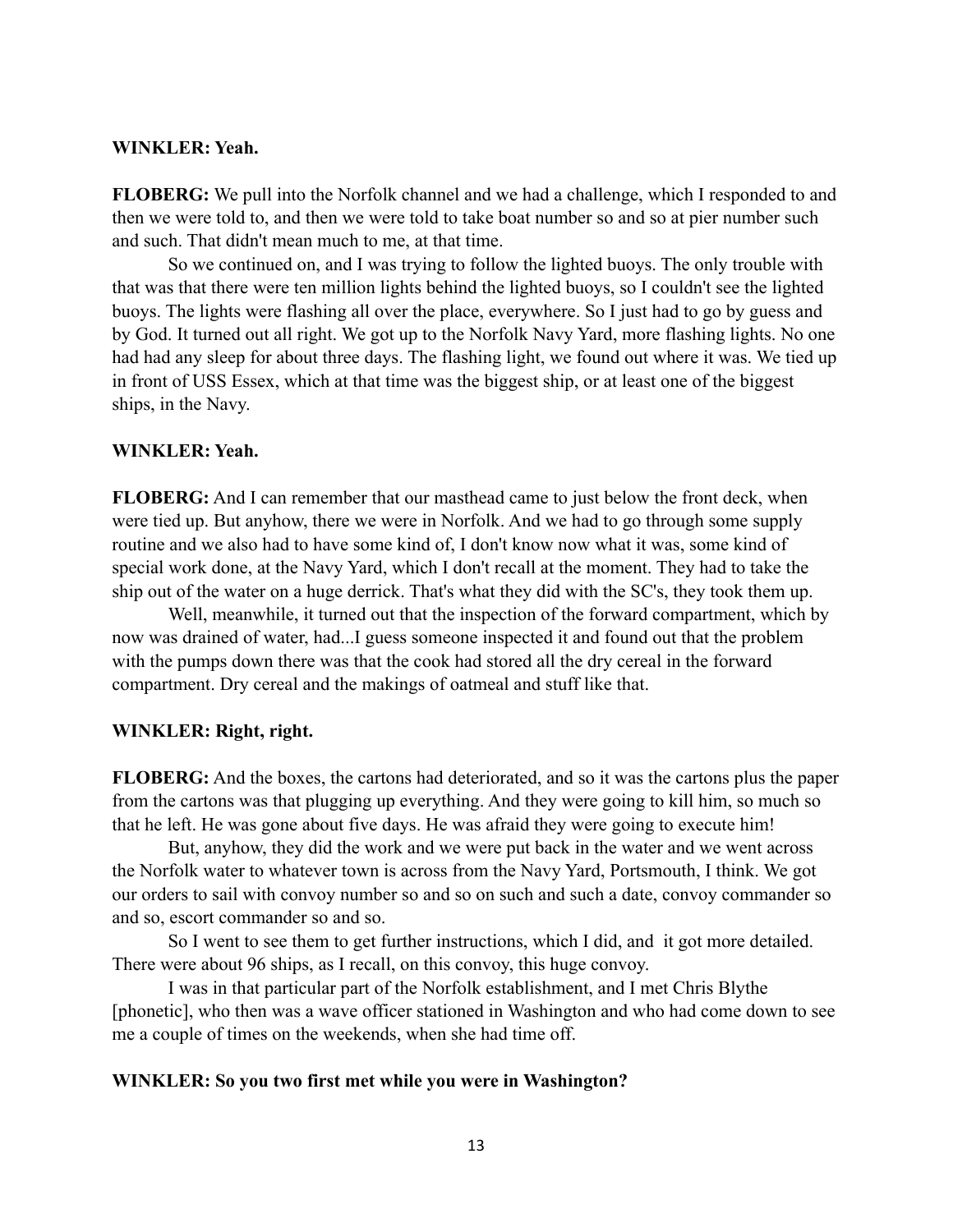**FLOBERG:** No, we had known each other for some time. We had gone together and we knew each other pretty well. But, anyhow, the only reason I knew Chris was there was because she was coming to visit me on the SC and she asked somebody at the dock, "Where do I catch the boat to go across to this other Navy Yard across the way?"

And he said, "You go up through so and so."

So she went through that area. Well, anyhow she started out and up comes this small craft and she said, "Oh, I'm going to such and such a pier on the other side. Can you take me there?"

"Oh, yeah, we can do that."

So she got on the boat. She said there was quite a bit of conferencing between the officers on board and she didn't know what the problem was, but she thought, 'Gee, this is a nice boat.' It had beautiful woodwork and the furnishings were lovely and she thought, 'Gee, this is great.' It was quite a boat.

So they shoved off and started coming across there, and every ship they passed, they manned the rail and snapped to attention. I could hear bells ringing and all this noise.

#### **WINKLER: Nice taxi.**

**FLOBERG:** It was the barge! It was the admiral's barge and she was an ensign! And she was getting all these honors all the way across the Norfolk area there. But in any event, I don't know how she got back, but it wasn't on that barge.

So when the appropriate time came, we left there, left Norfolk in this convoy and steamed to Bermuda. In Bermuda we picked up the balance of the convoy. The total, as I said, was something like 96 ships and 30 escorts. There were destroyers, PC's, SC's, you name it.

So we left Bermuda after target practice and a few other kinds of training things down there. Steamed across and it took us between three or four weeks to get across the ocean because we were way south and we came up between the Canaries and the Madeiras because that was the safest area to go through.

We had only one submarine alert going over and it turned out to be a false alarm. But I remember that the convoy all went to general quarters, and we did too, for about an hour. After the hour was over, we were secured and I remember going down onto the main deck from the middle of the bridge, which was at the captain's battle station.

And we had one Negro on board, one colored boy and his name was Willie. Willie [inaudible]. Willie was sort of a comedian, he was really good for the ship. But he didn't have his shoes on and I said, "Willie, don't come out here without your shoes on. If we got a hit or anything, any kind of gunfire or anything else, your feet could get burned and you might get crippled and you wouldn't be able to help yourself."

And he said to me, "Captain, when I hear that alarm, I said to myself, 'Willie, you ain't got no time to stop for no shoes.'"

He said, "You know Captain, some of these boys are going to lose this war putting their shoes on."

*SIDE TWO*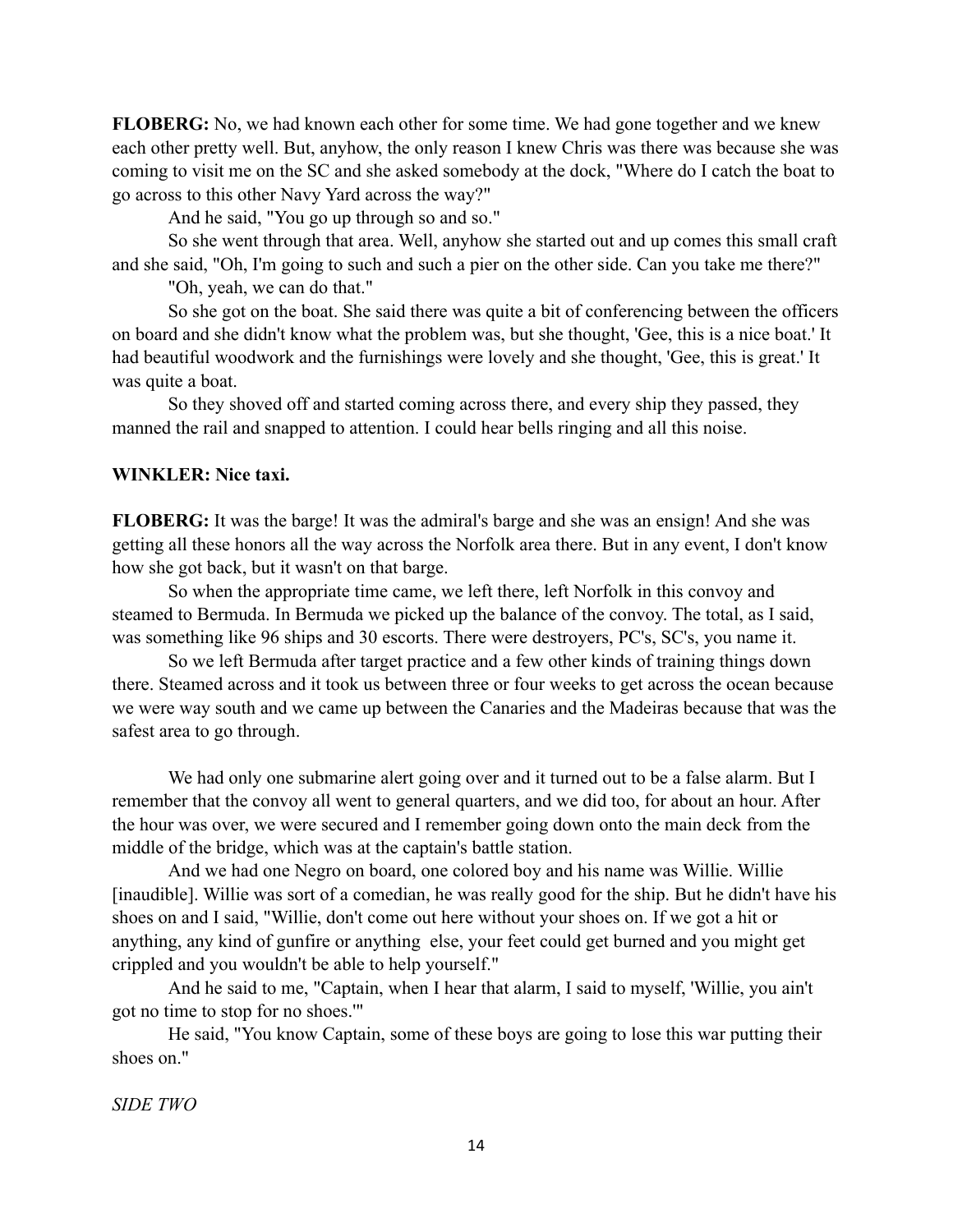#### **WINKLER: And we continue...**

**FLOBERG:** So anyhow, we headed across and as we got opposite Casablanca, halfway between the Canaries and the Madeiras, some of the ships broke off. When we got opposite Gibraltar some more ships broke off and when we got opposite Matur, a few more ships broke off. And finally, I was in the group that broke off at Oran and a few of them went on a little farther to Algiers. So by the time I went in, the ship convoy had shrunk considerably.

In the SC, we had 1,200 gallons of water. So we had buckets on the fantail. That was our water supply. Before we left Norfolk, we had two showers on board-- I had filled one shower with potatoes, the other shower with onions so nobody could get in and take a shower. And I took the pipes out of the water faucets and put them in my bunk so nobody could draw water, except the cook, who had water in the galley.

Anybody who wanted to wash went back to the fantail. We had buckets back there. You could take a shower with the bucket, you could wash your clothes with the bucket, you could do whatever you wanted with all these buckets. And that was all we had.

Well, when we got opposite Oran our orders were to go into Oran. We were up in the Med there, at the head of the channel, I forget exactly how far, but it was obviously going to be about three or four hours. I gave orders to take the last onions out of the one shower and the last potatoes out of the other. Everybody was to take a bath and put on their white uniforms. And they did and they were the cockiest sailors. They thought that Christopher Columbus had nothing on them on this trip.

And the morale was terrific. I was just pleased as I could be that the sailors thought they had achieved this enormous triumph in crossing that ocean. They looked wonderful-- all shaved and bathed in their whites. So, as I say, the morale was sky high.

Well, we tied up at the assigned place and I went over to report my presence to the Commander of Northwest African Waters, I think it was, whatever the proper command was in Oran.

And I walked in there and, lo and behold, who is the duty officer but one of the fellows who had been my roommate during the time I was in Washington working at the Bureau of Ships, Pat Molloy [phonetic]. And I walked in and said, "I'd like to report my presence."

He said, "I can't believe it. What are you doing here?"

I said, "Well, I'm captain of an anti-submarine ship, the SC 770.

He said, "Jesus Christ, we've lost the war!"

Anyhow, we were good friends and continue to be.

So we set sail, and we got an assignment, could we go from there up to where the Army was fighting to get on to Cape Bon, a place where the Germans were holding up their last defenses and I'd have to look at the chart again to see the name.

But I said, "Sure, but give me a couple of days to get refueled and watered and back into shape.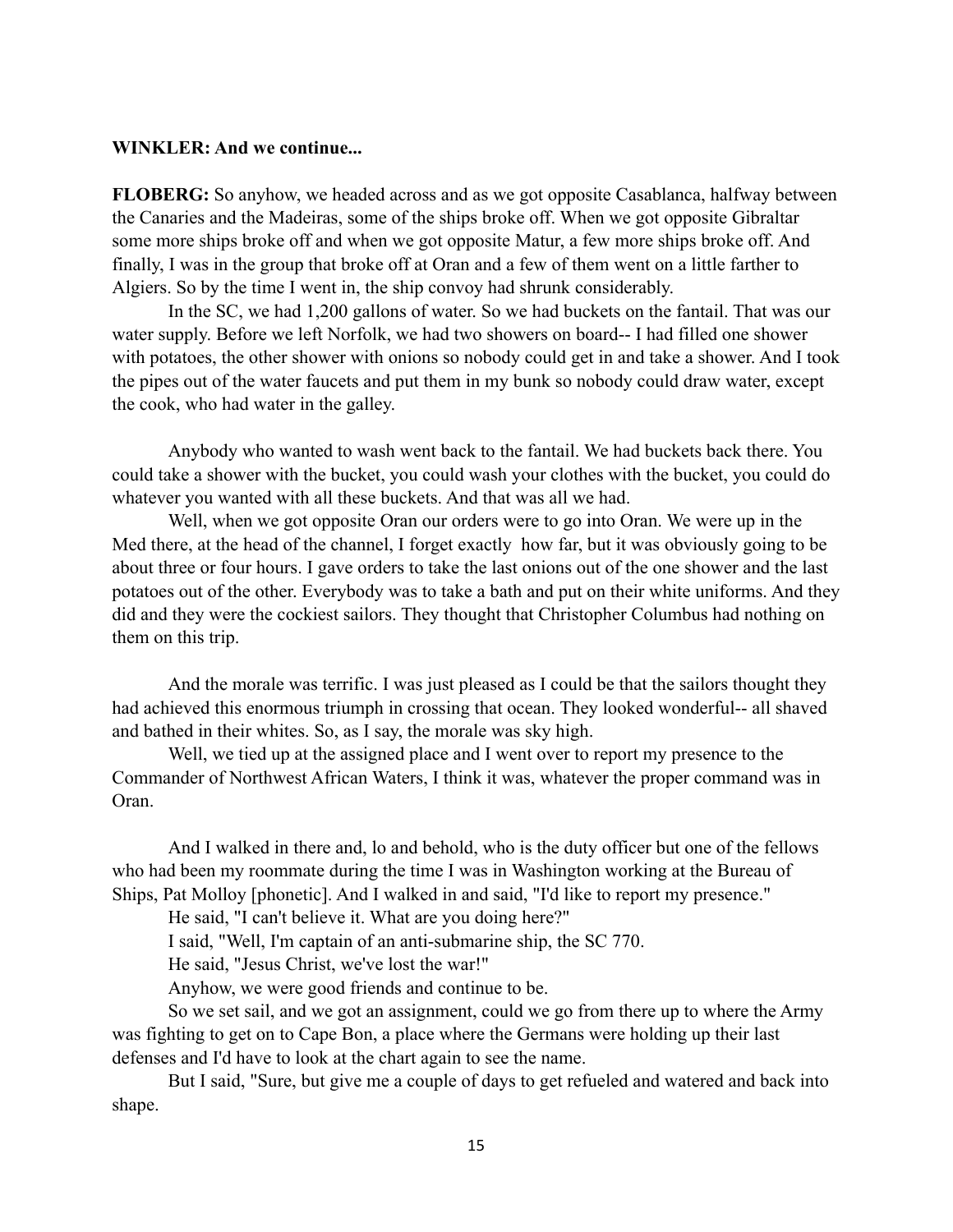He said, "Sure, we'll leave in so and so days." And he said, "They have six LCT's that they want to get up there."

So when the time came, we started out. I was the only escort, there were six LCT's. I was the first to ride up the coast, of that group at least. I met a guy who was up at Algiers, but not in our group. I was the only one in our group who was ordered up the coast.

So, we lost one LCT to mechanical trouble at Tennares, which is a little town a day's cruise north of, or east I should say, of Oran. And then we went on from there to our destination. I can't remember what it was now, but I'm certain if I look at a chart I'll be able to remember because it was just short of where the fighting was going on. And we delivered our five LCT's. We lost the one, but we still had the rest.

These were loaded with ammunition -- all the way up, the whole open space in these LCT's was loaded with ammunition. And we were in this town, or whatever it was, in this harbor and they put us, three LCT's, two LCT's and me.

Oh, we had stopped in Algiers, that's right. On the way up we had stopped in Algiers for something, I can't remember now. And that was on the first air raid. Our first experience with war, really.

And, God, the bombs were dropping all over the place. They all dropped in the water, they didn't hit anything. That cultivated a sense of security, to me. I thought, "God, how can they drop all these bombs and never hit anything."

So we went ahead and left Algiers. We got to this other town, our destination, same thing. The Germans came in, they dropped bombs all over. The only thing I could think of was if one of those bombs ever hit one of the LCT's. The whole harbor could be destroyed.

#### **WINKLER: That's right.**

**FLOBERG:** But they didn't. They all landed in the water or they landed up on the beach somewhere. So we got our orders straightened out to return to Oran. I remember when we were leaving the harbor, the harbor guy up there in the tower flashed us the signal that said, "You can see we appreciated your arrival because of the warm reception that you had."

So anyhow we went back. One of the advantages to having a small ship is that no one knows about you or cares much about you. So we stopped at a couple of ports in North Africa on the way back. Only Americans and British -- these were all British ports. That worked out all right. We finally got back to Oran and then they ordered us from there to Matur to a base. They wanted to make sure we got some orders and then go out on a couple of convoy missions.

I remember one time, I don't know exactly where we were, but we returned from one of those convoy missions, we returned to Oran and Matur had been abandoned as a forward base.

So that was our trip, and we had no problems, except for one thing. All our health records and our pay records had been lost. So we had to get new health records, which meant going through all the health stuff all over again and we did that. And then pay records were a lot more difficult to re-establish.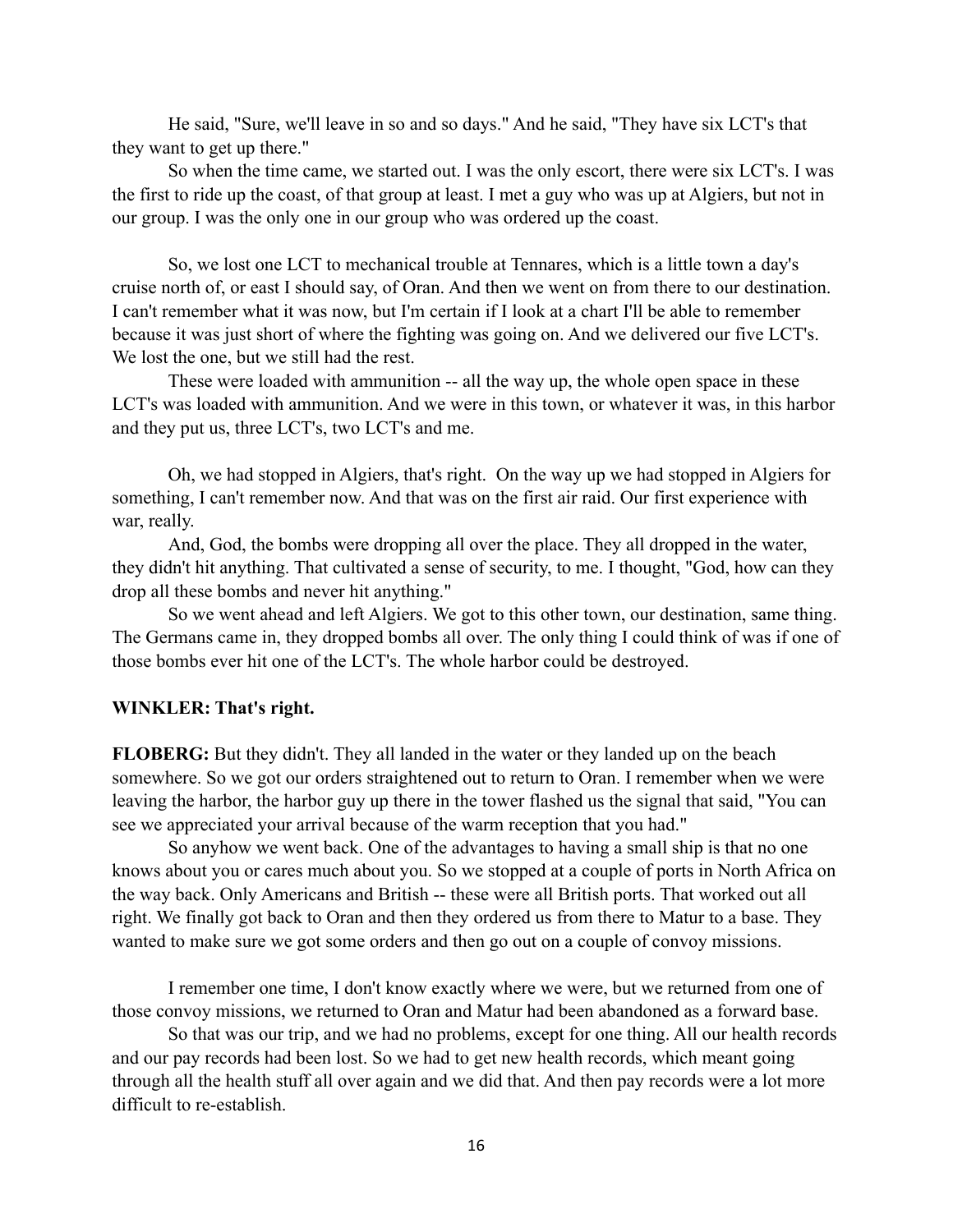Meanwhile, we were ordered to go on the Sicily invasion, which we did. We got the orders, we prepared to sail on whatever the task group was called, on such and such a date and the commander Task Group was admiral so and so, all the details. And we would have a briefing on such and such a date, probably about the second of July because D-Day was the tenth of July, 1943. D-Day was the tenth, I know that, so this was four or five days before that because the convoy wasn't going to be there to move very fast.

So we had a pretty big briefing in Karouba, that was where we were staying. K-A-R-O- $U-B-A$ 

General Prescott, who was commander of the Third Division, and Admiral Connolly, who was the commander of this whole Naval force area, conducted the briefing. It went on for about three or four hours and it went through the whole thing, and they had certain officers come up and explain other things.

Then after they were all finished, General Prescott, who really was in command of this whole briefing said, "Any questions?"

Well, this fellow asked a question and that fellow asked a question. Somebody else asked a question and somebody else asked a question. No more questions.

Admiral Connolly said, "General, I have one question."

"Yes sir?"

He said, "We have noticed in the Pacific that when our ships are steaming at sea, that sometimes the sunlight reflects on windshields and they can be seen for up to 100 miles or more. Is there any way that we can cover all these vehicles' windshields so that they don't give out our position as we approach Sicily -- give our position and our route away too soon."

Prescott got up and turned to a colonel and said, "Colonel, before we sortie tomorrow, I want every windshield and every headlight covered with blackout cloth."

This fellow just said, "Yes, sir."

And I could just see the guy's wheels turning, thinking, "Where in the hell am I going to get blackout cloth from to cover all these truck windshields and all these headlights and so forth?" But by gosh, he did. When we sortied the next day, there was not a windshield to be seen.

So anyhow, we sortied, and it took us three or four days to get to Sicily the way we were going. The group I was with had probably 25 ships in that group, and so did several other groups heading for Sicily. And we got there on the ninth of July and H-hour was about four or five o'clock in the morning in Sicily.

They used us, the SC's, as wave commanders because the LCBD's and the LCM's and the LST's, and the LCT's and the LCD's had poor navigation capabilities. So in order to get them to the right beach at the right area, they had us for the wave masters because we had the navigation equipment. We'd pick up the wave and head in and when we got to as far as you could go without running aground, we'd flash the signal light across the horizon. By then they could see the beach, we were that close up. So that was how it was done.

But, in any event, then we went back out and we got our orders to join a submarine patrol outside the harbor and we did. But I remember going in there, deep in that harbor, what had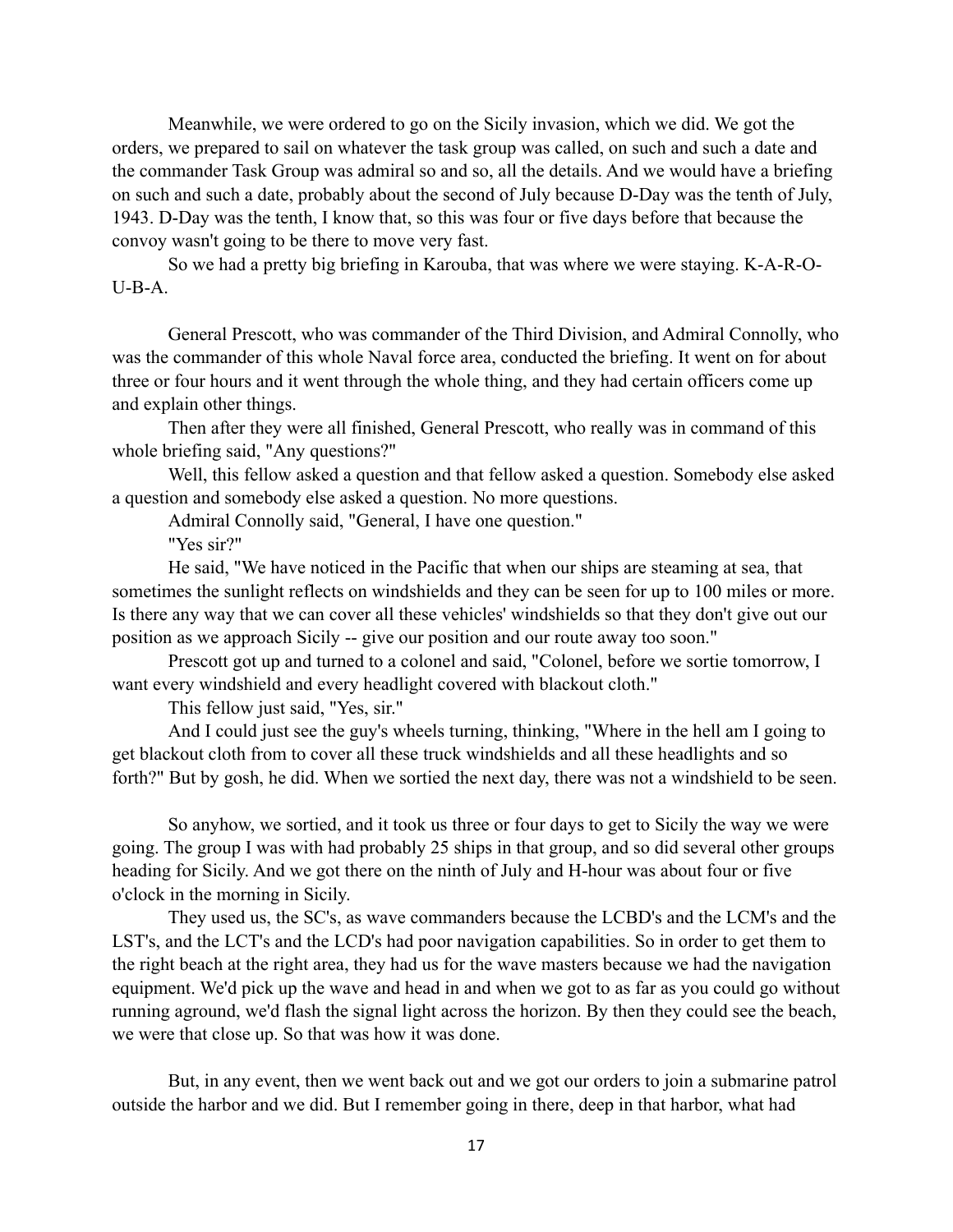happened first was that one of the PC's, I forget the number, but the captain's name was Cain, C-A-I-N, he had steamed up to the net. The landings were on beaches, not in the harbor, but in daylight I could see it from where we were, clearly. He steamed up on orders to open up the net, they had nets across all these harbors. And he comes sailing over and the wind was blowing and he unlocked the net and he backed down to open up the net. And another SC and I had orders to go into the harbor and circle around the harbor. One of us went one way and the other one went the other way.

The theory was, if we didn't draw any fire, then they could start landing over the docks, which would be a lot better than over the beaches. So we didn't draw any fire. On the contrary as we went around Micana Harbor, all these Italians were out there waving at us. They were glad to see us because there was no fighting in Micana, all the fighting was on the beaches or behind the beaches. So anyhow, from there on they could use the harbor at Micana.

Meanwhile, the First Division was down a few miles in Gela. They really had a hell of a time. And then the Ninth Division was Scoblitti [phonetic]. And they were like we were-- they didn't have much contact in the landing areas, so our landing was pretty peaceful and so was the Ninth Division landing, but the First Division had a hell of a time and they came out of it successfully. At one point, the Germans were only a few hundred yards from the beach. So it worked out. I think it was destroyer gunfire that turned those tanks around.

So we were there in Micana [phonetic] for a couple of days. We sank a bunch of mines that floated and the minesweepers cut them loose. Not too many mines, I'd say we sank about three or four. Then I got orders to go west to patrol outside the harbor.

Again, I'll get this name...it was in Sicily and I was to patrol outside the harbor and I did. The only catch to that was that when I left I had the recognition signals for seven days. Now that included the time going over, which was about three or four days. I was on patrol outside Agrigento. And after I did that about four or five days, about four o'clock in the morning I heard this sound and it was a challenger. I flashed out SC 770, so I got another job...now on an SC, the captain is the signal officer, the medical officer, the personnel officer, and the morale officer, and that's the good thing about it, you're really everything. But anyhow, [inaudible]. I said, "I am the USS SC 770 and acknowledged that. Later on when I was back on reserve-- we sailed a lot on reserve at this time-- [inaudible name], who was a law school classmate of my brother, told me he was the guy who was challenging me for this big [inaudible]. And he said, "You don't know how close you came to being sunk because you have just the profile of a submarine. And he said if I were you and I were a submarine, I would've died. But that's how we did it.

After a few days, I was ordered back to reserve. We spent a decent part of the summer, probably July, either July or August, doing convoy work back in Sicily, including Palermo because that was captured. So first we were in the southern ports, then around to Palermo and we patrolled that harbor because the Germans, maybe it was the Italians, had worked out a system of limits and they used them in Alexandria Harbor to fix some ships.

And these guys were sailors and they'd come in and swim underwater, I don't know exactly how they did it, and they'd attach these little guns to rudder skuts, stuff like that to save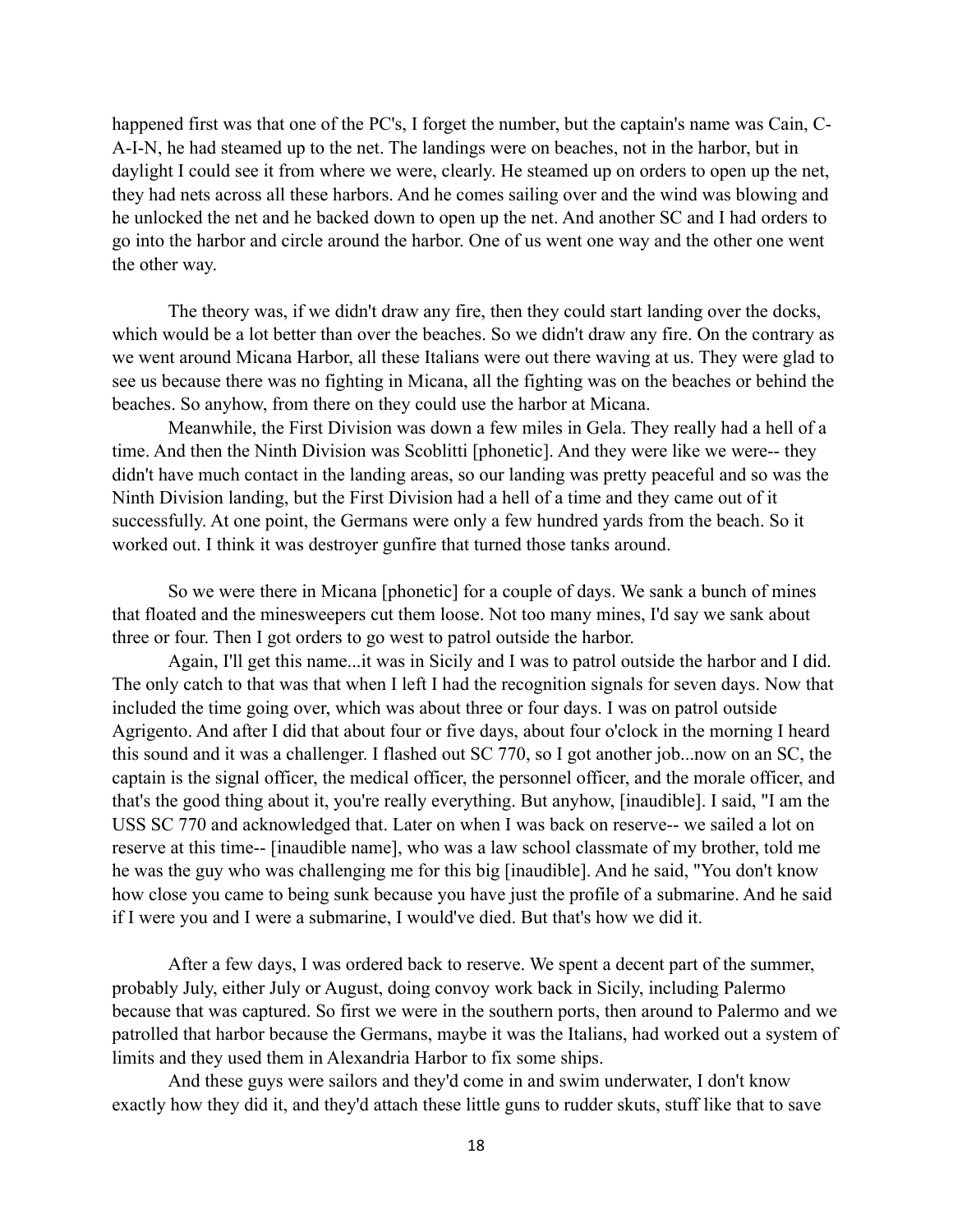the ships. So we took turns, everybody on my boat one night and on someone else's boat the next night and we'd go out two shifts a night. And we'd go out every 30 minutes or so to patrol. And it was a really big challenge to service the ships. The ships weren't little.

But after doing that a few weeks, I was ordered back to reserve and I was relieved by a fellow named Joe Dunmire, who had an SC, a good friend of mine and a very nice guy.

So I went back to reserve. And then as I recall, actually that night, the port commander cleared me for patrol ships to spend a night at a harbor. And we went into the harbor, tied up in the dock at 10 or 11 o'clock at night, set up the [inaudible]

So then I was assigned to the British Navy. The American Navy headed operations from the southern part of the [inaudible], and the British Navy headed operations in the northern part of the [inaudible]. So I was in the British crew in my assignment, and that was the beach that was later captured from the sea. It was captured a couple days later. And half those fellows [inaudible]. So we went out again on patrol. We sank at least a dozen mines with machine gun fire. Got pretty good at it. They were [inaudible] mines. If you shot them with a machine gun fire they would just sink.

After that, I was with the British and sent on convoy to go to Tripoli, with a convoy out and a convoy back. And then coming back we were ready for a resupply mission. I was sent up to Taranto, with a convoy to Taranto, in the south of Italy. I was the only American ship in Taranto.

I was a Latin and Greek major in college, so I knew a lot about Italy. I went in to report to the Operations Officer and I said, "I'd love to go in and look around because I know where Hercules was buried and so on and so forth and I'm interested in the history of Italy-- I'd like to go in and look at some of these things."

"Oh," he said, "You can't go in there, that's British law."

"Well," I said, "I'm on assignment with British convoys."

So that night, they asked us again to the Officers Club, around six o'clock or seven o'clock. And who's sitting at our table but this Operations Officer. And I could tell by the red splotches on his cheeks that he was thoroughly enjoying his liquor. So I went over there and he waved when he saw me and he said, "Oh, the Americans."

So after about an hour and a couple more drinks, I had orders to come up the coast of Italy to Bari. B-A-R-I. They had a bunch of...I don't know what the British call them. They're like LCT's. They had a slightly different design, but they were LCT's. They had to be delivered to Bari. And I said, "Sure."

And I did. I left the next morning. And that was an eventful trip because there was a squall coming down over the Gulf of Taranto. A small craft with these LCT kind of ships were drifting all over and I was chasing them all over the water. And when we got back, I discovered later from the captain, who was an army officer incidentally, a British Army officer, that these ships had [inaudible] crews. And every time there'd be a big flash of light, we'd knock it down [inaudible]. And nobody was on the wheel. And that's why we were running all over the harbor.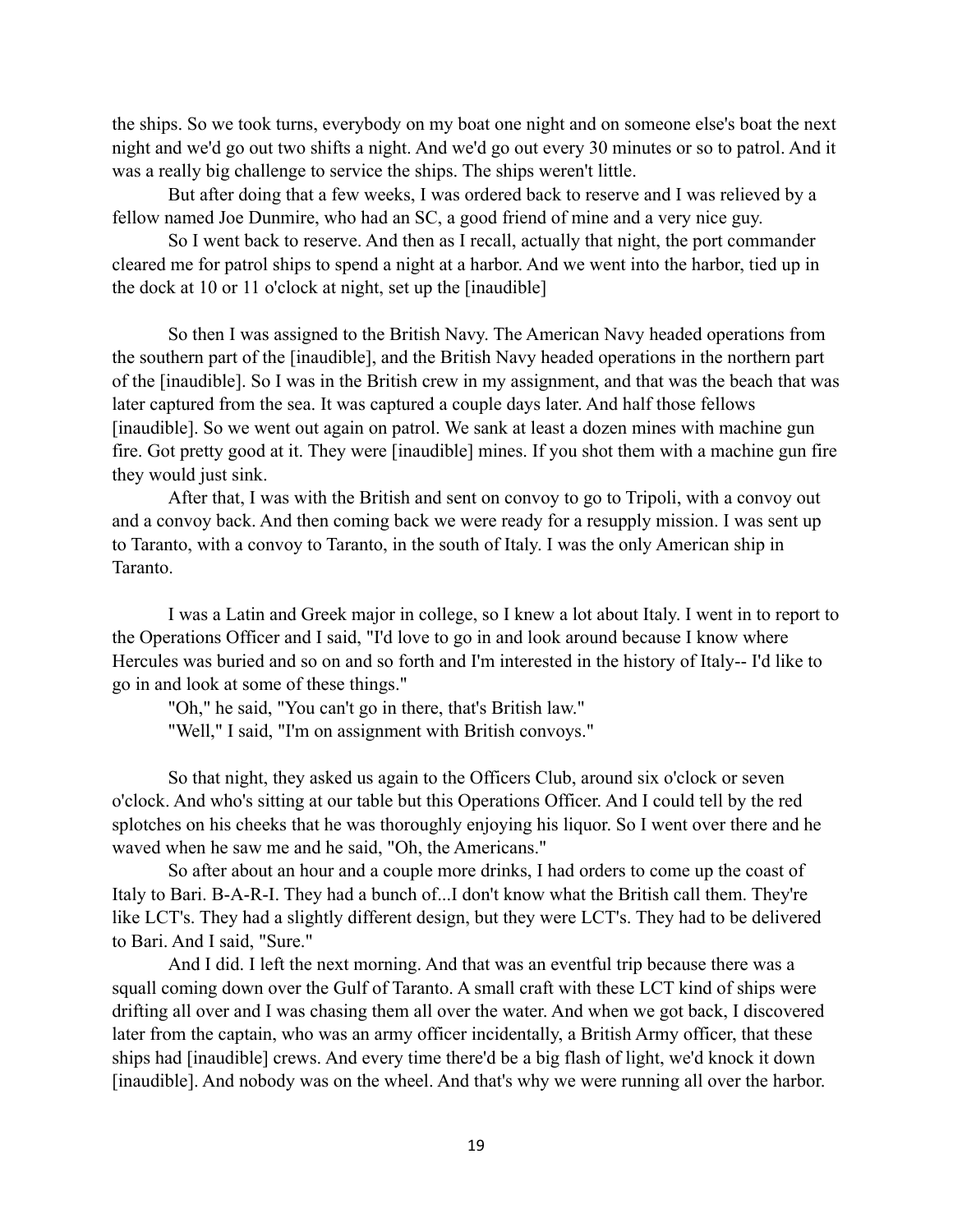But anyhow, we got to Bari. And I went up and saw the NOIC, the Naval Officer In Charge, the British Naval Officer In Charge, reporting my presence and I said, "I'd love to go up to Lake Begonia [phonetic]," where there was a big operation going on at the time.

The man said, "You can't go there, British law."

And I said, "Yeah, but I know this country from history and I've been to two of these landings now and so I know how it is."

So, I went up to church on Sunday morning, came back and changed, and standing next to the ship was an American Army officer with [inaudible]. The American officer was Louie Huot. H-O-U-T. And he was working for OSS. And we visited for quite a while and finally he said, "Would you like to go on an interesting mission?"

And I said, "Sure."

And he said, "Well, I have to go to the Island of Lissa, which is right here." It is also called Liss, depending on which dialect you use. He said, "I have to go up there to do a week of orders," and I told him we'd take him.

He said, "All right, I'll arrange it. We'll leave..." this was on Sunday, "we'll leave Tuesday morning, he said. "I'll get the orders from [inaudible]. And I'll get the ship all ready." [Inaudible]... Two kits. They looked like they were 50 years old apiece or something. And he got one kit and I got the other. [Inaudible]. He said he didn't understand it but he didn't have the orders. They wouldn't come until the next day.

So, the next day went by. We both went out and he said, "I cannot understand it." So we went out and came back and the next day before we went, I got orders to sail with convoy number R-362 to Bari. Convoy Commander so and so.

So I went up to see the NOIC. I said, " I can't do this because I have a commitment to Major Huot to go on a separate mission."

He said, "You will follow your orders and show up for convoy and sail tomorrow as ordered."

"Aye, aye sir." So I went up and quickly went right down to see Lou Hout...and he said, "That's how we got you." [Inaudible].

By that time it was October or November. I left the SC about December 21st or so, just before Christmas, and I got back to Chicago; I mean I got back to Norfolk. I was on the first plane that flew out of Port Leoni [phonetic] via the Azores and Bermuda to Norfolk. Other than that they cruised all the way down south and came up the coast of South America. But this was a big airplane, DC-4. My goodness, what a huge thing this was. It had this tremendous mileage capability. It could go a couple thousand miles. Today, you'd laugh out loud at something like that. But I ran into this naval officer who was really the fellow who was scouting this route. And so I told him I was trying to get back to the states and he invited me to come along. That's how I got back to the states.

And then to Bermuda and then to Norfolk. So then I called my engaged spouse, spouse to be, and told her I was there. She was at work at the time and was staying with cousins. So I went off to Chicago, saw my family and made a couple trips back to Washington. [Inaudible].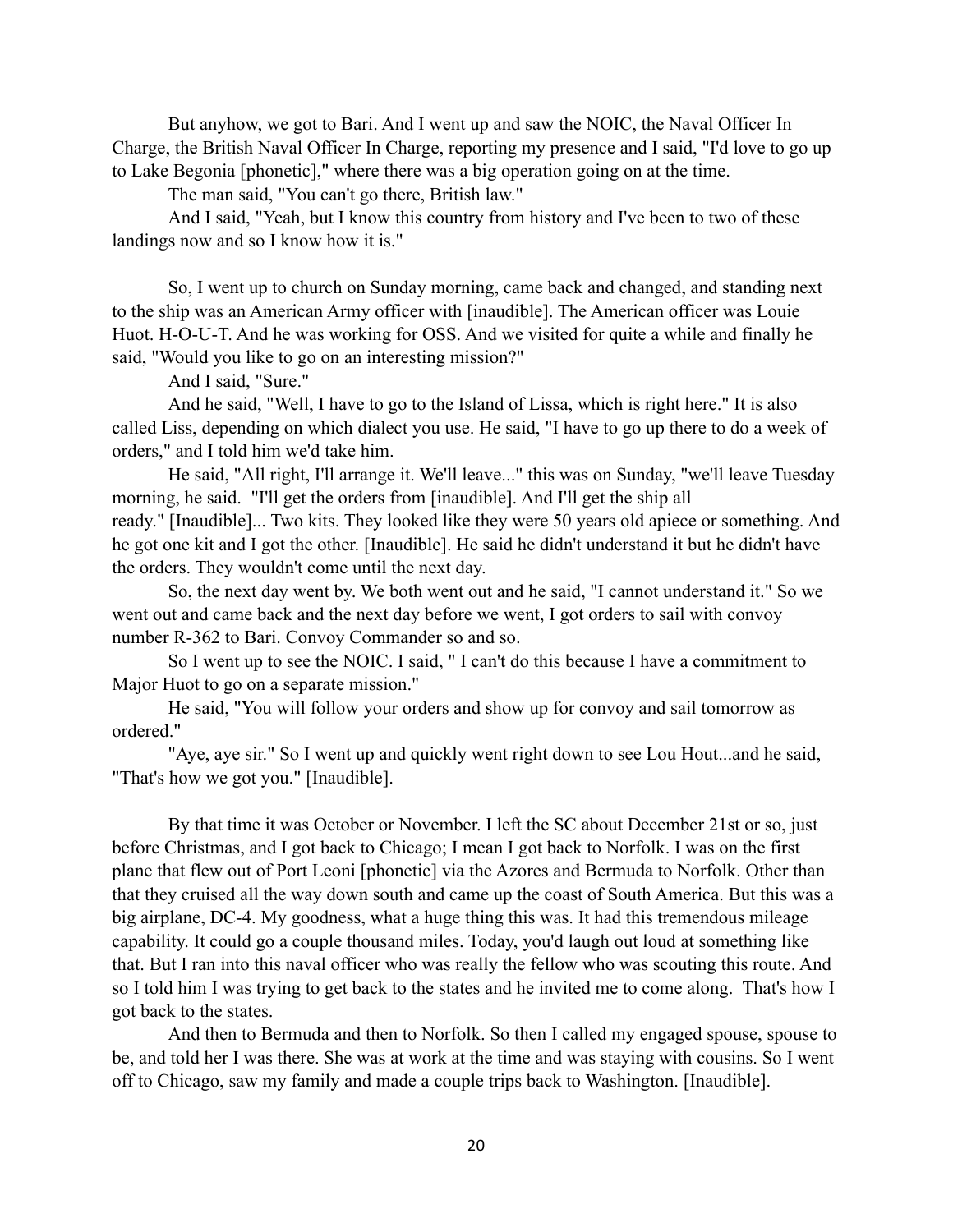We had a very brief honeymoon. As a matter of fact, it was about three days. And I was ordered to SCTC for a refresher course. That's what I did. I left Washington for Norfolk and the refresher course, which was very good. As I say, that was a cracker jack school. We had to express a preference for what duty we wanted and I requested government because I knew if I were selected for government I'd go to the Washington Navy Yard.

And so, Don Proudy [phonetic] was the assignment officer and he gave me the orders to come to Washington. So that's how I got here in government, which was exactly what I wanted because it was an eight-week course, as I recall, and here I was with my bride. So it worked out very well for me.

From there I did the eight-week course and I was ordered out to join the precommissioning crew of the USS Goss, DE 444. And so I did. I went down to Norfolk and reported. The pre-commissioning crew was being assembled, officers and enlisted. So, we had to do a certain amount of drilling, so on and so forth [inaudible]. We did all this drilling and then I had to go up to New York with the commissioning crew to get the Goss, which was being built in the port of Newark. So we spent two or three weeks near there, and then we took across the New York island to the Brooklyn Navy Yard, where she was put into commission.

It turned out to be an excellent ship. In fact, there was no real doubt in my mind that we were the best destroyer escort in the Navy. It was perfectly clear to us.

Claude Kirkpatrick [phonetic] was the captain He was a superb ship manager. He was terrible at [inaudible]. He was a lousy [inaudible], but he was a superb ship manager. I learned more about how to grow a ship from him than I ever hoped to learn from anybody else. It was incredible, he was so good. When he went to conduct a ship inspection, boy, he was terrific. He didn't worry about a piece of paper in a waste basket. He would examine the guns, the catapult, the engine room... I really learned more about how to inspect a ship than I ever believed I would have learned. He was just terrific. At ship handling, he was pretty good at that. As I said [inaudible].

We were out in the Pacific now, steaming for Hawaii. And we came upon a mine. [Tells a story about the captain and sinking the mine, but much of it is inaudible] ...sink it with small arms fire."

"No," he said, "it'll explode."

"No, I've done this a couple of dozen times. All you do is hit it, and it sinks." "You're sure?"

"I'm sure. I've done this. I have all the experience."

So we got about 50 yards from the mine, maybe less than that, and we started shooting, boom, boom, boom, then "WAAAH." It exploded and all this smoke. All the sound gear went out, the lights went out, and everything went out. The [inaudible] counted 100. We saw a few mines after that and we sank them one mile in distance. It took all day to sink the damn things. But that's...[inaudible].

Well, anyhow, we shipped down to Bermuda and then we came back to Norfolk and then over to the Pacific via the Panama Canal. We transited the canal. By this time it was probably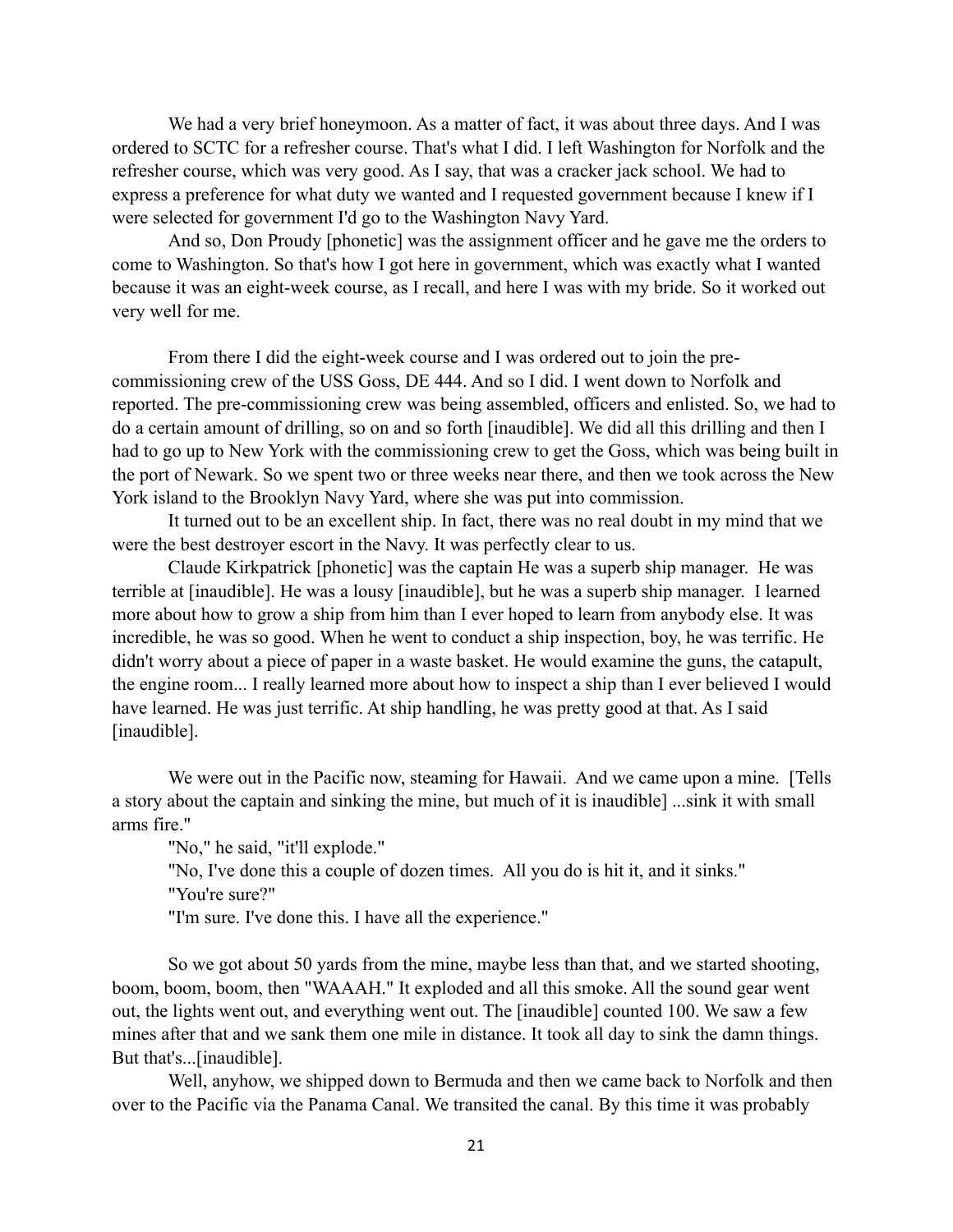September or October and we went through south of Hawaii. But, we stopped first of all in San Diego and San Francisco. When I was in San Francisco, I called home and my mother answered the phone. [This part inaudible].

I then went back to the ship and I tried to phone a friend of mine from law school. And I called to see if he was there and he wasn't. He was out overseas someplace.

But in any event, I went back to the ship and asked the Captain if I could go home to see my mother and he was very mad because we were supposed to sail to Hawaii the day after tomorrow. It was two days after Thanksgiving that we were supposed to sail. I had been out to his house the night before Thanksgiving. I saw him and he said, "If you go, you better be back."

I thought my mother really needed me at that time and I caught a plane with my priority passage, a DC-3. After three or four stops, I got to Chicago in the morning. I guess it was the day after Thanksgiving. I got to the funeral parlor about 11 o'clock in the morning and left four o'clock in the afternoon, got packed, caught the plane back, again several hops, got the harbor ferry, and got to the ship about 15 minutes before they turned on the lights. So, it was a very tight schedule.

In any event, as I say, we sailed from San Francisco down to the canal then up the West Coast. And then from San Francisco to Hawaii and from there we took ammunition over to [inaudible].

There were other supplies with us and we went to Amerita [phonetic] and a day or two later we went west to Uliffie [phonetic] and then up to Berinkie [phonetic], really just after the action took place. We cannot honestly say we were in the battle. That was really closed off before we got there. Still it was a pretty exciting place. The troops were ashore and that was interesting and our introduction to the Japanese. I can't honestly say we participated in the battle.

But in any event we were there a short time and then were ordered to [inaudible]. People were getting ready for the landing; let's see, the landing had already taken place. They already landed on Luzon. I don't remember where we sortied from, but in any event, we were transited to San Bernadine[phonetic], Australia.

We participated in...we were with a group that transmitted with submarine escorts, DBs, I think. It must have been some sort of escort command. [Inaudible]. There were about ten ships in that convoy. That may seem like a lot, but that's not a lot.

Every so often, I was up on the bridge; I was not on duty, but I was up on the open bridge; as we were speeding through the strait and a flight was coming back from CVE. This was a CVE convoy, that's what is was. And we had a battleship and it was a CVE convoy and this flight was coming back and we saw him in the front and then we went on and he kept coming back so he could get a better downward approach and while they were breaking out, one airplane moved off, came down and flew right in beyond the bay and that was the first exposure we had to kamikaze bombers.

#### **WINKLER: Oh, I'll bet.**